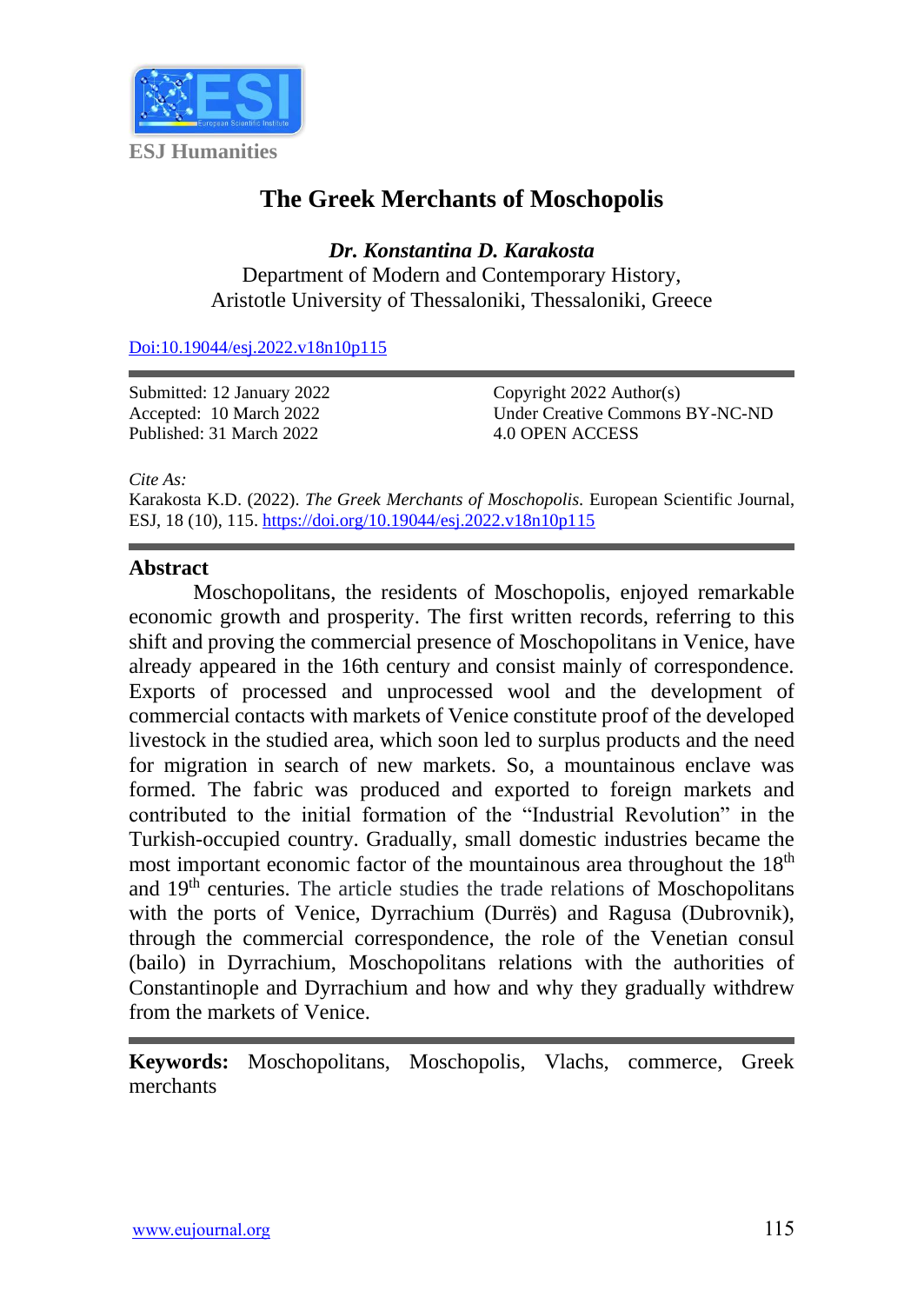### **Introduction**

The political and economic situation prevalent in the 16th century in the developed financial centres of Europe and the Ottoman-occupied Balkan countryside made the ports of the Adriatic the focal point of trade, dominated by the port of Venice. The trade contacts with the monetary economy of western Europe's cities portrayed the transition into a new era, for the traders operating under the Sultan and for their societies. It is worth noting that the movement of goods towards Venice, Ancona, and Messina during that period was mainly conducted through the ports of Dyrrachium (Durrës) and Ragusa (Dubrovnik). Trading houses were set up in the abovementioned areas, and agents were appointed. The people of Moschopolis had their own role to play within this financial system and developed key contacts with the Republic of San Marco. They were linked via the ports of Dyrrachium and Avlona (Valona) (Faroqhi, 2006; Bérard, 1893; Luca, 2011). Trade relations between Greece (Greci di Venezia) and the Most Serene Republic (Serenissima Repubblica Veneta) dated back to the period when Venice was a province of the Byzantine Empire (Maltezou, 1999).

The Treaty of Passarowitz in 1718 heralded the gradual economic and commercial decline of the Venetian state since it signified a transfer of commercial activity to the land routes of the Balkans and central Europe (Noradounghian, 1897; Bianchi, 1719; Lane, 1973). Furthermore, the great geographical discoveries, which caused the shift of the commercial interest focus from the Mediterranean to the Atlantic, the renewed French capitulations, the favourable arrangements reached by the English and Dutch with the Ottoman Empire, and, of course, the development of the neighbouring ports of Ancona, Livorno, Fiume (Rijeka) and Trieste (Luzzatto, 1954; McNeil, 1974; Katsiardi–Hering, 1986), following the positive changes made by Charles VI and his successors, primarily affected the commercial power of the once-dominant Serenissima (Bur, 1978; Katsiardi-Hering, 1996; Panova, 1985; Paskaleva, 1988; 1985; Ingrao, 1994; Gross, 1973; Anderson, 1966; Kellenbenz, 1976). Moreover, its constant warfare with the Ottoman army, its inability to modernise its commercial fleet and develop its shipbuilding technology, and its characteristic unwillingness to take part in the political and war-related events in Europe, by continuously adopting a neutral stand, brought about a gradual weakening of its power and its ultimate decline (Lane, 1987; Dudan, 1938).

It would be wrong if the intense conservatism displayed by Venice were also not taken into account, in addition to the above, which expressed itself through its strong persistence to maintain its old, outdated structures, which may have stemmed from its glorious past, but nevertheless did not allow it to answer to the demands of the new era. The state's rigid interventionism in the city's economic and political life and its anachronistic political system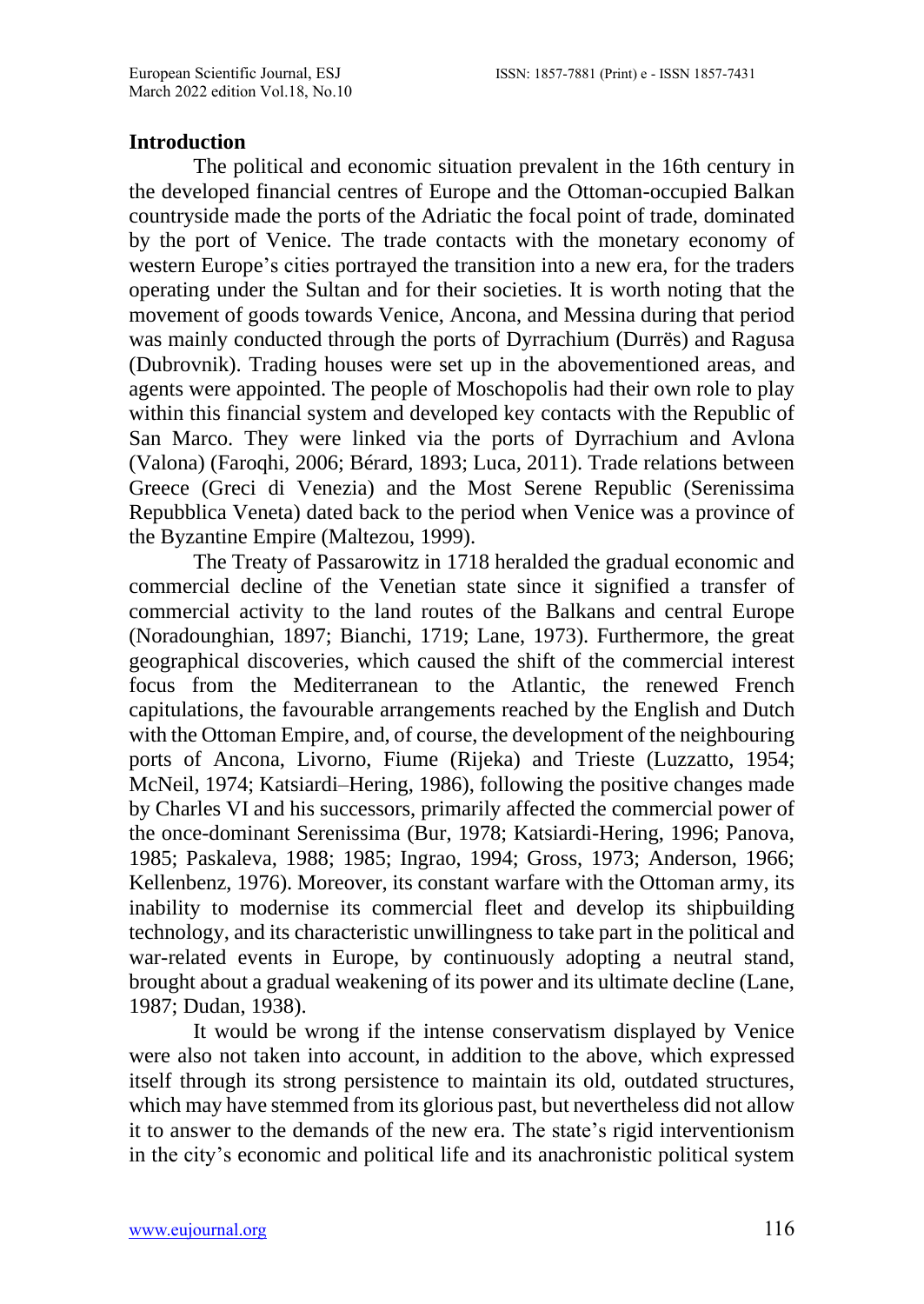were not able to keep up with the historical events of the early  $18<sup>th</sup>$  century (Caizzi, 1965; Sella, 1961; 1968; Rapp, 1976; McNeill, 1974; Bernardy, 1902; Cernovodeanu, 1967; Lane, 1973). Finally, it should be noted that Venetian technology, regarding the production of textiles and bare essentials, had come to a standstill. Not only was it not able to follow the latest technological progress, which other European countries enjoyed, but it also did not succeed in satisfying the demands of the mass market. Instead, it supplied the market with second-rate intentionally overpriced products (Sella, 1968).

## *The Greek merchants in Venice: 17th - 18th century*

The historical changes in Venice were certain to affect the Greeks living and working in the city. An indicative example that while in the early 18<sup>th</sup> century, the merchant class numbered approximately 400 families, in the mid 18th century, their numbers had dropped to only 70 (Xanthopoulou-Kyriakou, 1978). The occupation of Venice by the French forces in 1797 simply sealed the impending decline while also dealing a decisive blow to the Greek Brotherhood (Confraternita dei Greci) (Manousakas, 1989; Maltezou, 1999). Napoleon appropriated all the funds deposited in the banks of Venice, including the business capital of its Greeks residents, and the funds owned by the Brotherhood, thus creating acute problems affecting the survival of numerous families and institutions founded by the diaspora (Xanthopoulou-Kyriakou, 1978; Manousakas, 1973; Maltezou 2008). The established "Municipalità Democratica" which replaced the previous regime, was shortlived, since a few months later, in October 1797, the Venetian hinterland (Terra Ferma) fell into the hands of the Habsburgs after the signing of the Treaty of Campoformio (Bernardy, 1902; Papaioannou, 1986; Hatzopoulos, 2002).

The Greek merchants referred to in Venetian sources as *commercianti, sensali*, and *negozianti* (Xanthopoulou-Kyriakou, 1978), developed largescale activities in the city of San Marco in the last decades of the  $17<sup>th</sup>$  and early 18<sup>th</sup> century, even though the port of Venice was no longer dominant in transit trade (Sella, 1961; Maximos, 1944). Several successful trading houses were operating in the city at the time. At the same time, Greek ship-owners, due to their small sailboats and low fares, were able to navigate the coastline of the Ionian Sea and the Adriatic and take advantage of the increased demand for products from the Turkish-occupied Balkans, such as wool, cotton, and leather. Within this political-economic climate, the merchants of Moschopolis appeared in the markets of Venice in the  $17<sup>th</sup>$  century.

#### **Moschopolitans in Venice**

Since the trade relations between the Moschopolitans and Venice were thus conducted within a pre-established framework of trade operations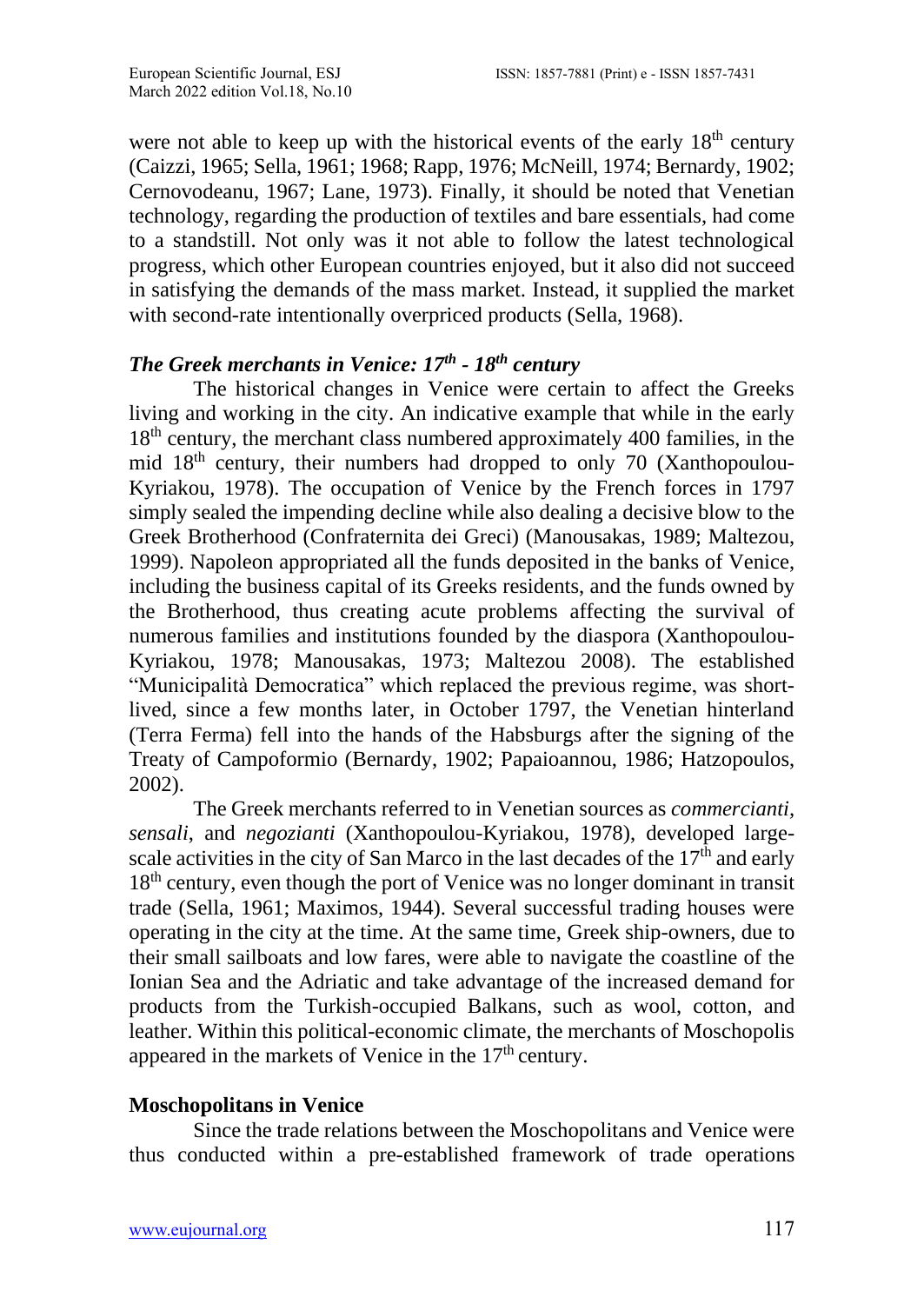between the Greeks and the Italian state, which dated back several centuries, this meant that the merchants of Moschopolis came across a fully organised and wealthy Greek community (nazione greca), which assisted them greatly from an economic and social perspective. The significant volume of trade that connected Moschopolis with the markets of the Serenissima can be clearly seen in the correspondence of the Venetian consul (bailo) in Dyrrachium. In 1957, the work of Martinianos, the Metropolitan of Xanthi, on the history of Moschopolis was published. When referring to the trade relations of the Moschopolitans with Venice, the author extensively relied on the monograph of Valeriu Papahagi *Aromânii Moscopoleni şi comerţul Venetian în secolete al XVII-lea şi al XVIII-lea*, which had been published in Bucharest in 1935, and on two articles by the same author that had been translated into Greek and were published in 1934 and 1935 in the magazine *Ipirotika Chronika*.

It is an undisputed fact that the publishing efforts of Papahagi were of significant significance and highly enlightening as regards the presence of the merchants of Moschopolis in Venice. It is also, however, a fact that his Romanian origin did not allow him on several occasions to objectively view the Moschopolitans as descendants of the Vlachs but rather as Romanians (Popović, 1937; Papahagi, 1935; 1939). Despite any such weaknesses, however, Papahagi seems to have ultimately achieved his goal, which was to show, as noted in the first pages of his books, through certain letters sent by Moschopolitan traders and consuls in the Serenissima Repubblica, how the merchants of Moschopolis presented themselves to the people of Venice, their relations with the Venetian authorities of Constantinople and Dyrrachium, the goods traded by them on both sides of the Adriatic and how and why they gradually withdrew from the markets of Venice (Papahagi, 1935).

Martinianos noted thus that in Papahagi's monograph, he found 23 letters of commercial interest, written in the Greek language, which belonged to various Moschopolitans and were kept in the "Documenti Greci" collection of the State Archives of Venice (Archivio di stato di Venezia). Three more letters by Moschopolitans, also written in Greek, were found in the "Carte Greche" file, which also included the correspondence with the Venetian bailo in Constantinople, the complete correspondence of the Glykides family from Ioannina, and, finally, several letters written by the Venetian consuls in Dyrrachium, who maintained contact both with their city and with the bailo of Constantinople. These documents prove beyond doubt the extensive trade relations developed between Moschopolis and Venice, mention the names and undertakings of numerous Moschopolitan merchants, and also provide a wealth of information on the kind of wares they traded-in.

Through the consular reports (relazioni) of the Venetians in Dyrrachium, it is apparent that the term "marchands grecs de Moschopolis" was not only used to refer to the Moschopolitans but also included a large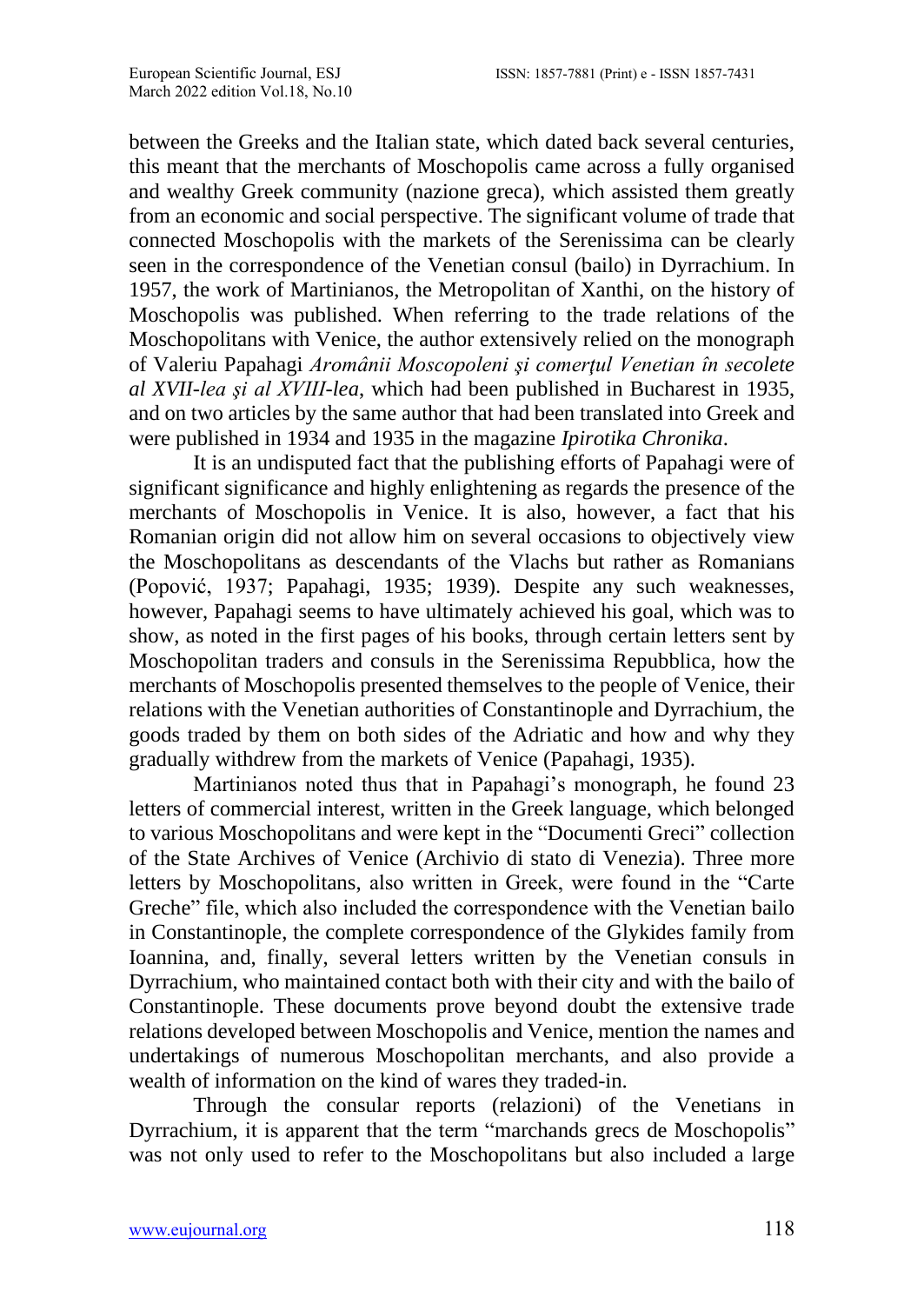number of Vlach- and Albanian-speaking merchants from neighbouring regions (Papahagi, 1935; Vacalopoulos, 1969). The first written report on Moschopolitan merchants can be found in the French Ministry of Foreign Affairs archives. More specifically, Comte, the French consul in Dyrrachium, in a letter to his country's Navy Minister, Count Pontchartrain, dated 8 February 1699, provided detailed information on the trade transactions between Venice and various regions of Macedonia, Epirus, and Albania. As described by the consul, about 100 Turkish and Greek (turcs et grecs) merchants settled in Shkodra, Elbasan, Moschopolis, Siatista, Ioannina, and Thessaloniki, who handled their trade with Venice through their respective agents (tous de nation grecque) located in the city.

Georgios Koumanos (Papastathis, 1999; Gavriliadi, 1988-1989; Papahagi, 1935; Luca, 2011), Kottonis, Stamatellos, Karagiannis, Ioannis Vellais, Michail Peroulis, Ioannis Ieronymos, and several others, all of Greek origin (tous de nation grecque), were just some of the agents living permanently in the Venetian Republic, who helped to establish trade relations with the afore-mentioned regions. According to Comte, 3,000 quintals of wax each year, 1,500 quintals of top quality processed wool (laine fine), leather from Córdoba (cordouans), and silk all left the port of Dyrrachium for Venice. Imports from Venice included 1,500 pieces of Venetian wool felt of exceptional quality and 300 pieces of loundres. Comte also noted that the goods as mentioned above were usually transported by English, Dutch and French ships, not only from the port of Dyrrachium but also from the port of Ragusa (Martinianos, 1957; Papahagi, 1934; Kilipiris, 1999; Ruffini, 1942; Carter, 1972).

### **The consular reports of the Venetians**

The correspondence of the Venetian consuls in Dyrrachium is a precious source of information that substantiates the extensive trade developed between Moschopolis and the markets of Serenissima (Papahagi, 1934; 1935). In the letters exchanged between the Venetian consuls in Dyrrachium, the bailo of Constantinople, and the Cinque Savi of Venice (Cinque Savi alla Mercanzia), who were in charge of trade, frequent references are made to the merchants of Moschopolis (Martinianos, 1957; Papahagi, 1934; Kilipiris, 1999; Maltezou, 1970). The Venetian consul in Dyrrachium, who was entrusted with serving the interests of Venetian trade throughout Albania, held the highest rank, followed by the bailo and the ambassador of Venice to Constantinople. The consul in Dyrrachium, due to his position and duties, was in very close contact with the merchants of Moschopolis and recommended the most trustworthy of them to the Venetian authorities in Constantinople, where they were received in the audience (Papahagi, 1935). An indicative example can be found in a letter sent by Pietro Rosa, the Venetian consul to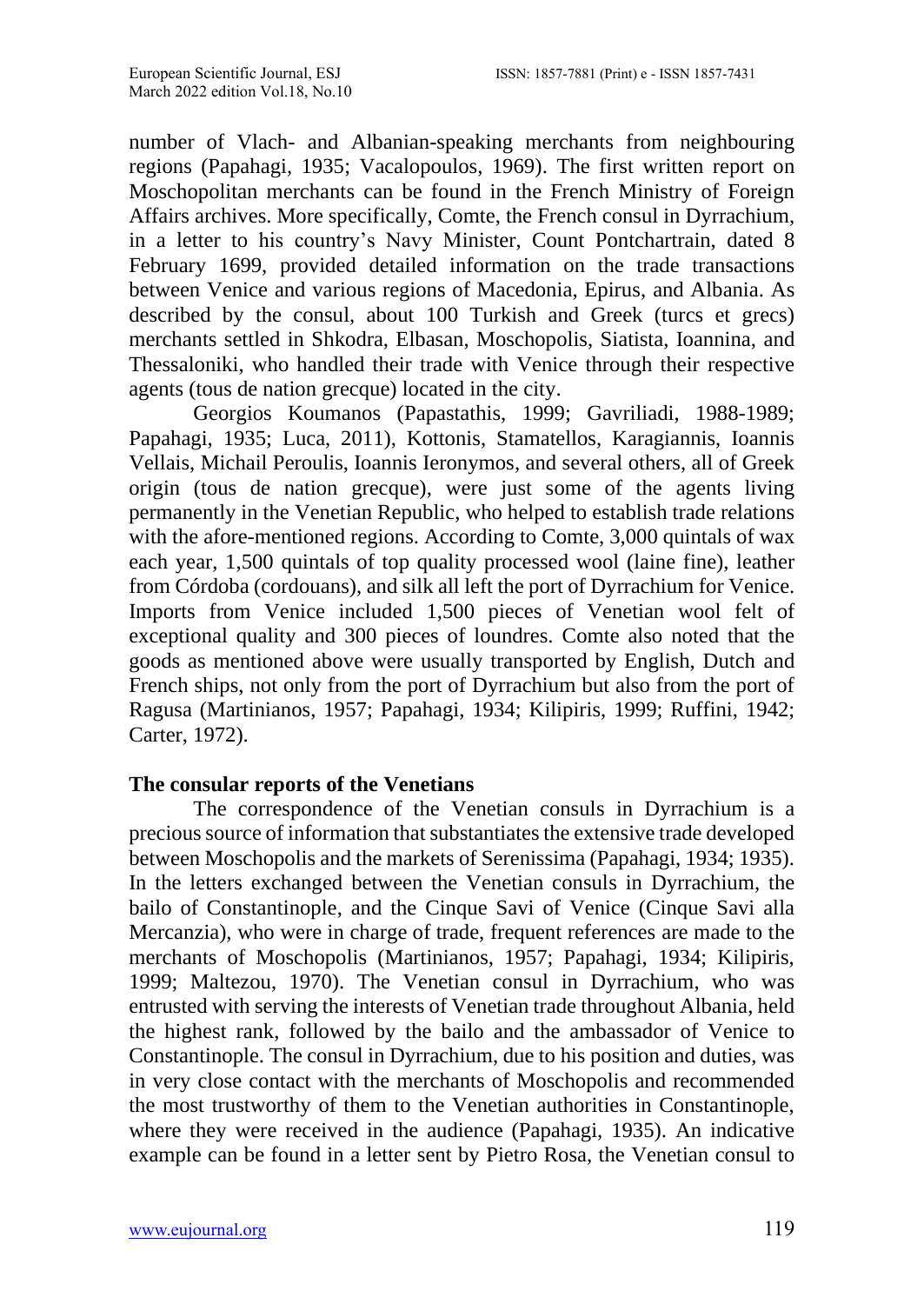Dyrrachium, to the bailo Ascanio Justiniani in April 1706 through Ioannis Kostas Zoupan from Moschopolis; the latter was recommended as a reliable partner of the Venetian Republic, which explained why he was asked to deliver Rosa's letter to Justiniani (Papahagi, 1934).

The letters periodically exchanged between the Moschopolitans and the representatives of Serenissima serve to prove the solid commercial ties that joined the two cities and bring to light a range of problems and difficulties that the Moschopolitans faced in trading via the port of Dyrrachium. For example, in a letter dated 7 October 1706, through which the Christian merchants of Moschopolis and Siatista, together with the Muslim merchants of Elbasan, expressed their intense displeasure to Pietro Rosa about the fact that the Cinque Savi exempted the Turkish merchants of Shkodra (mercanti turchi di Teranova) from the 2% tax imposed on all other merchants. To avoid the cause of such complaints, the Venetian consul hastened to inform them that the traders of Shkodra were subject to the same terms and that if such an event had occurred, it was purely an omission. At the same time, in a letter to the Cinque Savi, he pointed out that he had made every possible effort to ensure that the merchants of Dyrrachium would use the ships of Venice and not of Dulcigno (Dulcignoti) (Papahagi, 1935; 1934; Kilipiris, 1999).

Pietro Rosa's efforts to further develop and strengthen the trade between his homeland and the regions of Macedonia, Epirus, and Albania, were primarily thwarted by the presence and actions of Nikolaos Poulimenos (Nicolò Pulimeno) from Ioannina. He was a man who defended the interests of the Dutch and managed to secure the post of secretary at the port of Dyrrachium, instead of Dimitris Triantafyllou, who the Venetian Republic supported. The hatred of Poulimenos towards the Venetians was so great that he did not hesitate to express his deep desire to witness yet another Turko-Venetian war unfolding. Furthermore, around 1705, he leaked so-called complaints to the merchants of Moschopolis from the people of Peloponnese against the Venetians, which were so grave according to Poulimenos, that they had even reached the Sublime Porte (Papahagi, 1935; Martinianos, 1957). What Nikolaos Poulimenos was aiming for, according to the Venetian consular reports, was to arrange for goods to be transported from Dyrrachium to Ancona, instead of Venice, by using ships from Dulcigno rather than Venetian ones (Papahagi, 1935). The merchants of Moschopolis and Siatista initially did not seem to acknowledge Poulimenos' post as a secretary at Dyrrachium port, the fact that Rosa tried to exploit at every given opportunity.

Thus, of particular importance is a letter, of which two copies have been found in Greek, and a translation into Italian, dated 26 June 1706, which means it was written two months after the afore-mentioned correspondence between Rosa and Justiniani. It is signed by eight merchants of Moschopolis and is addressed to Pietro Rosa, whom they inform about their extraordinary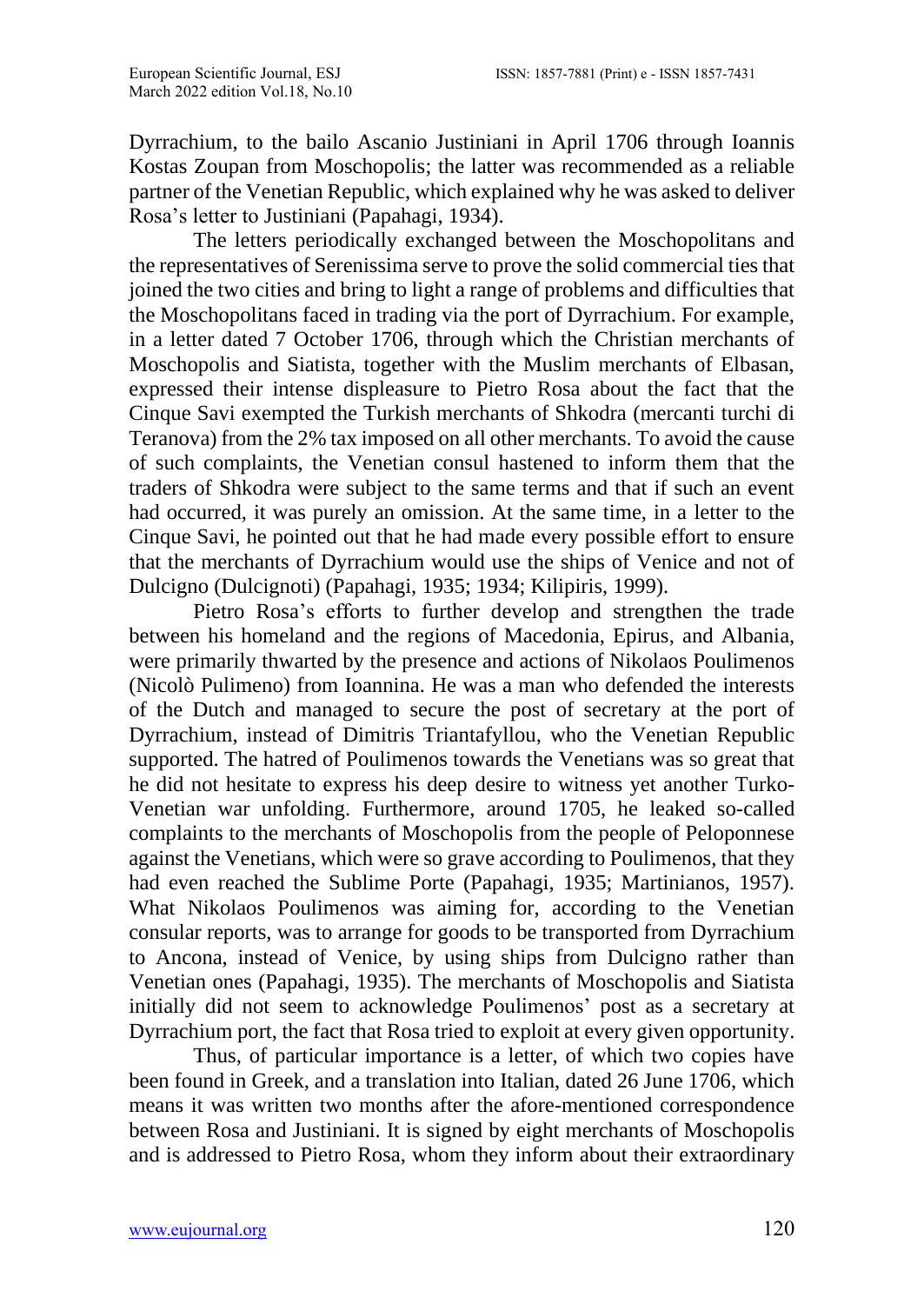commitment to the interests of Venice. More specifically, Georgios Giras (Jorghi Jira), Dimitris Georgiou (Dimitri di Jorghi), Simos Georgiou (Simo di Jorghi), Theodoros Adami Papas (Todori Adami Papa), Kostas Theodorou (Costa di Todoro), Georgios Theodorou (Jorghi di Todoro), Antonios Giras (Antoni di Jira) and Adamis Georgiou Giras (Adami di Jorghi Jira) contacted the consul of Venice. They expressed their desire to store their wares at his warehouses only while also designating Adam Giras as their proxy, who would travel to Dyrrachium to discuss these matters with him (Papahagi, 1935; Martinianos, 1957).

Nevertheless, for a brief period, Poulimenos managed to persuade two merchants from Moschopolis, Ioannis Evangelou Papas and Dimitrios Bizoukas, to conduct their business using ships from ships Dulcigno (Papahagi, 1935; Martinianos, 1957). The Dulcignians ignored the relevant prohibitions stated in the Treaty of Karlowitz and built their own ships, which they claimed to use only to conduct their own trade; in reality, however, they were used for piracy. Their actions caught the attention of Francois Pouqueville, who, during a journey around Albania, had noted the plundering frenzy of the approximately 6000 inhabitants of Dulcigno; he also pointed out the imperative need for the Dalmatian authorities, which governed the region, to take immediate measures to vanquish such elements (Martinianos, 1957).

# *The Dulcignians at the port of Dyrrachium: a significant problem for Venetians*

The people of Dulcigno (Papahagi, 1935) were a significant problem for Pietro Rosa in general, as noted in all the letters sent by the latter to Venice and Constantinople, in which he provides a detailed description of the countless problems caused by the actions of the Dulcignian pirates. In February 1709, Rosa sent a trusted Moschopolitan merchant, Ioannis Georgiou Papas Gianni Georgio Papa), to the bailo of Constantinople, Alvise Mocenigo, to inform him about the unrest at the port of Dyrrachium and the tens of problems and misunderstandings being created by all the parties involved. However, the situation seems to have become even more complex due to the Russian-Turkish war of 1710. In a letter sent by Pietro Rosa to the Cinque Savi of Venice on 18 January of the following year, the beylerbeyi of Roumeli was ordered to march through the whole extent of his territory and even attack parts of the Adriatic coast.

Relevant information about the prevalent conditions at the time can be found in the various letters exchanged between Ioannis Nerantzis, a merchant from Siatista who lived permanently in Dyrrachium, and Dimitrios Vizoukas, a merchant born and residing in Moschopolis. They describe a dire situation involving the arrests of various *prokritoi* (regional leaders) who were considered suspects and armed gangs of thieves that plundered the regions of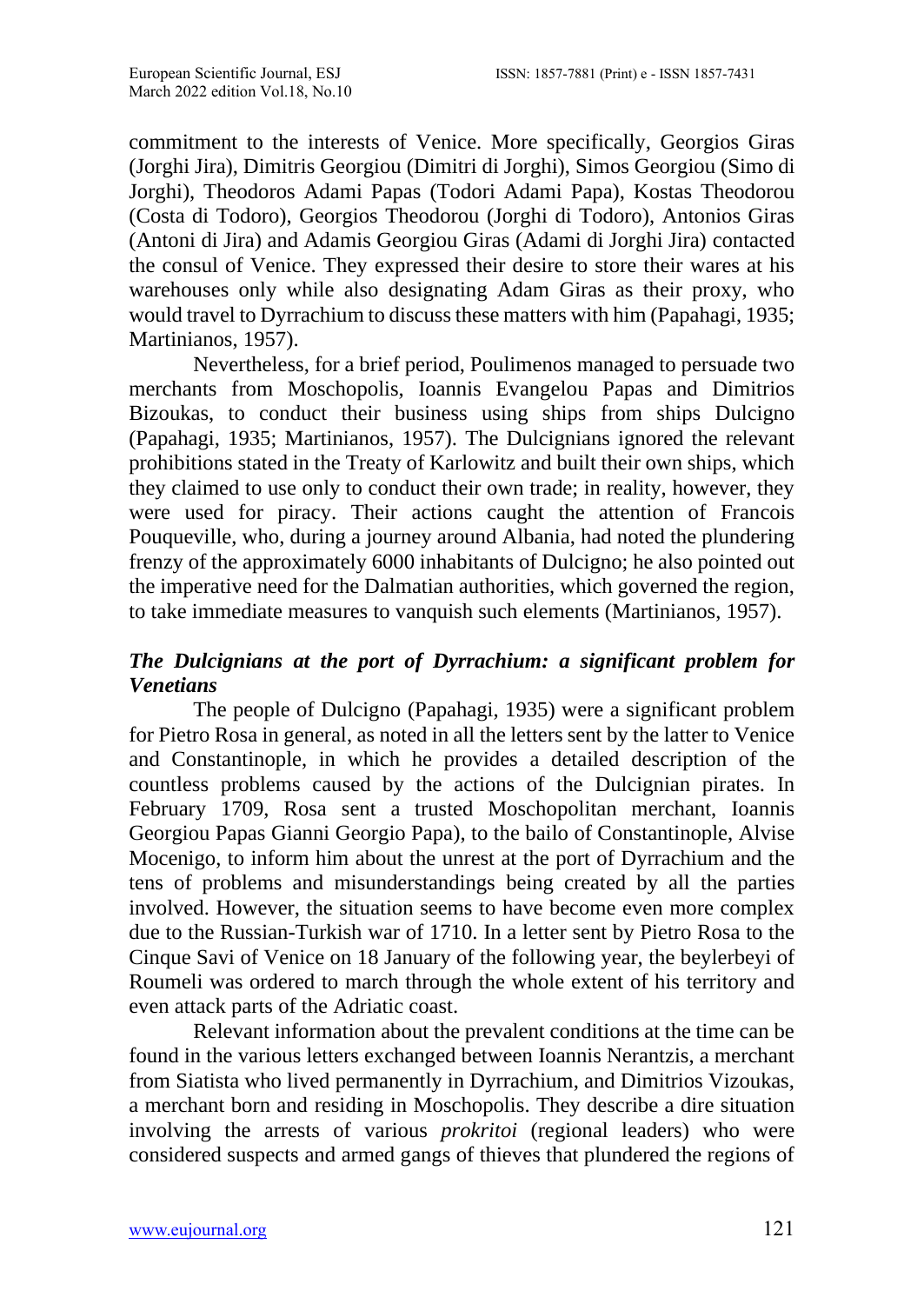Macedonia, Epirus and Albania, leaving hundreds of people at the mercy of their vindictive vengeance. These gangs even reached the suburbs of Moschopolis and threatened the Monastery of Saint Naum in Ohrid (Papahagi, 1935; 1934; Martinianos, 1957, Kilipiris, 1999).

The Moschopolitans' contact with Pietro Rosa continued on perfect terms over the next few years. Subsequently, the Venetian consul would constantly recommend the merchants of Moschopolis to the bailo in office, and the correspondence between Dyrrachium and Constantinople was conducted via Moschopolis. Thus, after Georgios Vretos, Rosa used the exact words of praise to recommend Michail Georgiou (Micali Giorgio) to bailo Zouane Emo in 1720, then Adam Giras (Adamo Gira), Chatzis Michail Simos (Cazì Micali Simo), and Michail Sideris (Micali Sideri) to bailo Francis in 1725 and, finally, Adam Giras (Adamo Gira) to bailo Dolfin in 1728; Adam Giras conflicted with his fellowmen, but conducted a significant volume of trade from Moschopolis to Venice (Papahagi, 1935; 1934; 1939; Martinianos, 1957).

### *Moschopolitans being thwarted by the actions of the Dulcignians*

In the meantime, the commercial activities of the Moschopolitans, and the others trading from the port of Dyrrachium, were still being thwarted by the actions of the Dulcignians. Due to this, in the year 1720, the consuls of Venice, England, France, and Holland in Dyrrachium all pointed out that it was unacceptable to allow a rowdy gang of thieves to inconvenience the merchants of Moschopolis, Siatista, Ohrid, and Monastir, who played a decisive role in the commercial and economic progress of Dyrrachium (Papahagi, 1934; Martinianos, 1957; Laios, 1982). However, from 1720 onwards, more and more Moschopolitan merchants began to view the Venetian trade networks of Dyrrachium with a degree of suspicion. They turned their attention towards the shipowners of Dulcigno.

The Venetian consul in Dyrrachium did his utmost to restrict the entrance of Dulcignian ships into the port and the signing of trade agreements with Greek merchants; he also frequently intervened with the Cinque Savi to settle misunderstandings and tense episodes that occurred from time to time. More specifically, he tried to resolve any conflict or problem affecting the Moschopolitan merchants, as he noted clearly in late April 1720, since he had to keep them away from any agreements with the people of Dulcigno. This explains why, when captain Steffano Tripcovich, who supported the interests of Venice, refused to make the discount he had initially promised for the transfer of tobacco parcels and came into conflict with Michail Simou Georgiou (Micali Simo Georgio), the Moschopolis merchant, and his partners, Rosa reassured them that he would narrate the facts to the Cinque Savi and they would make sure that justice was done (Papahagi, 1935).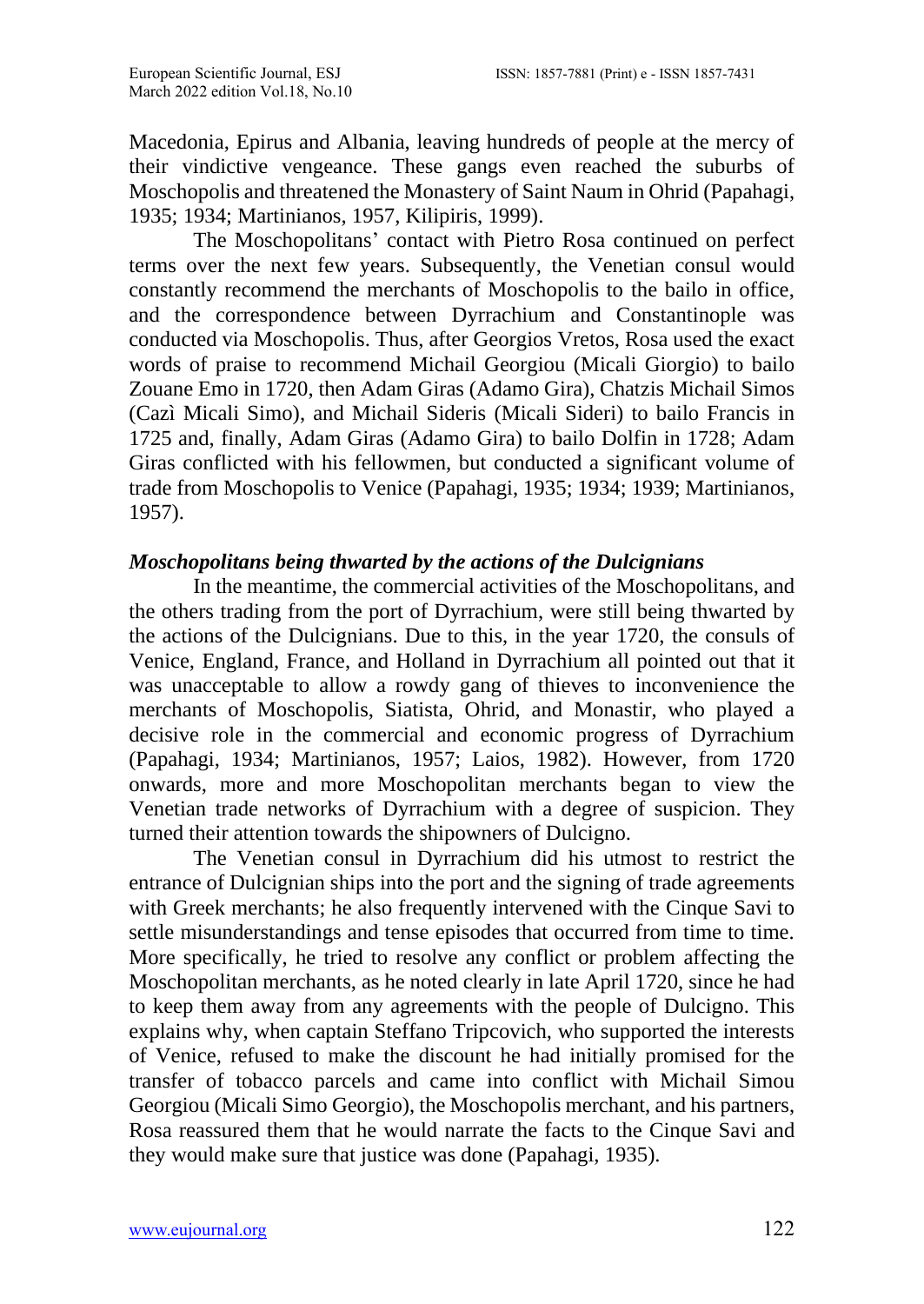Nevertheless, despite the keen efforts of Pietro Rosa, the number of Moschopolitans making agreements for the transportation of their goods with captains from Ragusa and Dulcigno was on the rise. The anxious letters sent by Rosa to the Cinque Savi alla Mercanzia indicate the prevailing conditions. In May of the same year, more merchants from Moschopolis, namely Georgios Vretos (Giorgio Vretto) and Dimitris Vizoukas (Dimitri Visucha), as well as Georgios Nikolaou (Giorgio Nicola) from Verati, all signed an agreement with the French representative in Dyrrachium. They chartered a ship from Ragusa to transport their goods. It is worth noting that Georgios Vretos is the same person who, a few years earlier, had been recommended to the bailo of Constantinople by Rosa for the post of the interpreter at the Venetian consul in Dyrrachium, since he was considered a trusted person who supported the interests of the *Serenissima*. After his contact with the French consul, Vretos decided to distance himself from the Venetians and tried persistently to persuade other merchants from Moschopolis to follow suit and sign agreements with the Dulcignians.

According to Rosa, this sudden change of mind by Vretos was due to his displeasure at the result of his conflict with his recent partner, Nerantzis. By joint agreement, their case was referred to a team of four "arbitrators," which consisted of the Moschopolitan merchants Adam Giras (Adamo Gira) and Michail Simou (Micali Simo), Avraam Levi (Abram Levi), a Jew from Ragusa, and Pietro Rosa. In the end, the committee ruled in favour of Nerantzis, and Vretos was asked to pay him a fine of 90,000 akçes (Papahagi, 1935; Martinianos, 1957). A year later, another Moschopolitan merchant, Ioannis Sigkounas (Joanni Siguna), agreed with shipowners from Dulcigno to transport of Venetian textiles (Papahagi, 1935; Martinianos, 1957).

### **Moschopolitan merchants' commercial practices in Venice**

Apart from what has been noted above, the correspondence between the merchants of Moschopolis and the representatives of Venice also provides the opportunity to shed light on several parameters of the commercial practices and conduct adopted and followed by the merchants of Moschopolis. These parameters are related to how they were organised, the establishment of cooperatives and the development of their trade-business networks. Commercial goods, names of Moschopolitan merchants, partnerships with family members, fellow citizens, and people from neighbouring areas, tension, arguments, and problems are all depicted in the pages of these letters while also providing a glimpse into the particular climate of that period that considered the values of trust and solidarity as essential to the pursuit of commercial activities.

Venetian records provide us with the names of numerous Moschopolitan merchants. Some of the best-known families of traders are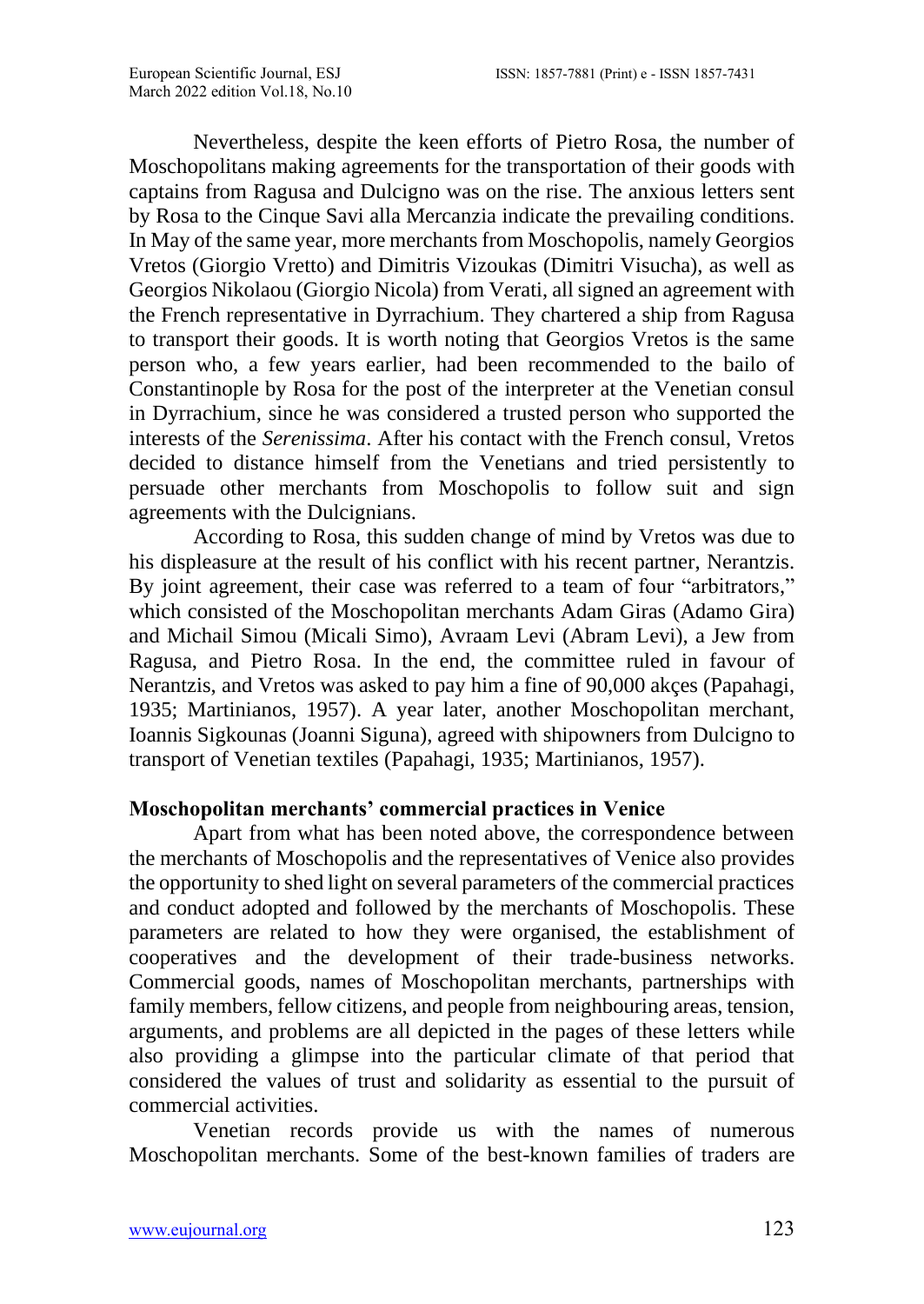Bendos, Sideris, Zoupan, Vizoukas, Papas, Vretos, and Sigkounas (Papahagi, 1935), while the most populous traders' family in the city were the Giras since almost all its members had formed essential trade relations with Venice, according to Rosa (Papahagi, 1935). Nikolaos Theodorou (Nicola Theodoro), Dimitrios Konstantinou Bendou (Dimitrie al lui Bendu), Georgios Papas (Georgio Papa), Georgios Theodorou (Georgio Theodoro), Ioannis Georgiou (Gianni Gheorgiu), Nikolaos Stavrou (Nicolò Stavro) are considered to be among the first Moschopolitans to develop economic activities in Venice (Papahagi, 1935; Martinianos, 1957). More specifically, letters from that period often include the names Adam Giras (Adam Jira), Antonios Giras (Antoni Jira), Georgios Giras (Jorghi Jira), Michail Giras (Michali Jira), Dimitrios Georgiou (Dimitrio Gheorgiu), Simos Georgiou (Simo Gheorgiu), Kostas Theodorou (Costa Theodoro), Georgios Theodorou (Georgio Theodoro), Lazaros Georgiou (Lazaro Georgio), Dimitrios Theodorou (Dimitrio Teodoro), Georgios Michalis (Giorgio Micali), Ioannis Manolis (Zuanne Manoli) and Georgios Manolis (Giorgio Manoli ) (Papahagi, 1935; 1939; Mertzios, 1947; Martinianos, 1957).

Trade was usually conducted through cooperatives, whose members often included residents of neighbouring settlements to Moschopolis. One such example is the cooperative companies that the Moschopolitans established with several merchants from Siatista. Another such case is the partnership between Ioannis Georgiou Papas (Giovanni Giorgio Papa) and Dimitrios Vizoukas (Demetrio Bisuca) from Moschopolis, with Ioannis Nerantzis (Giovanni Neranzi) from Siatista, from 1705-1712. In a letter by Rosa, it is understood that following the death of the two Moschopolitans, their position in the company was taken over by their brothers, Nikolaos Papas (Nicola Papa) and Kostas Vizoukas (Costantin Bisuca), who continued their cooperative activities with Ioannis Nerantzis (Papahagi, 1935; Martinianos, 1957; Laios, 1982)<sup>44</sup>.

In a letter dated 1720, Pietro Rosa mentions that Georgios Vretos from Moschopolis set up a cooperative with Luigi Matteo, whose partners included certain Greeks and Turks, who transported goods to Venice (Papahagi, 1935). The sign "di ragione di Nicolo Cazi Michali da Siatista e compagni da Moschopoli per Fiume Trieste" referred to the cooperative company of Nikolaos Chatzis Michalis from Siatista, who sent packages of goods to Fiume and Trieste in 1741, in collaboration with Moschopolitan merchants, by chartering ships from Dulcigno (Martinianos, 1957; Kilipiris, 1999). In 1742, Dimitrios Theodorou and Lazaros Georgiou sent Ioannis Dimitriou, their permanent representative in Venice, 681 parcels of tobacco, weighing 32,112 okas and 114,336 lbs (Papahagi, 1935).

The cooperatives developed and flourished because of a network of emotional bonds. Thus, commercial networks were created that reflected the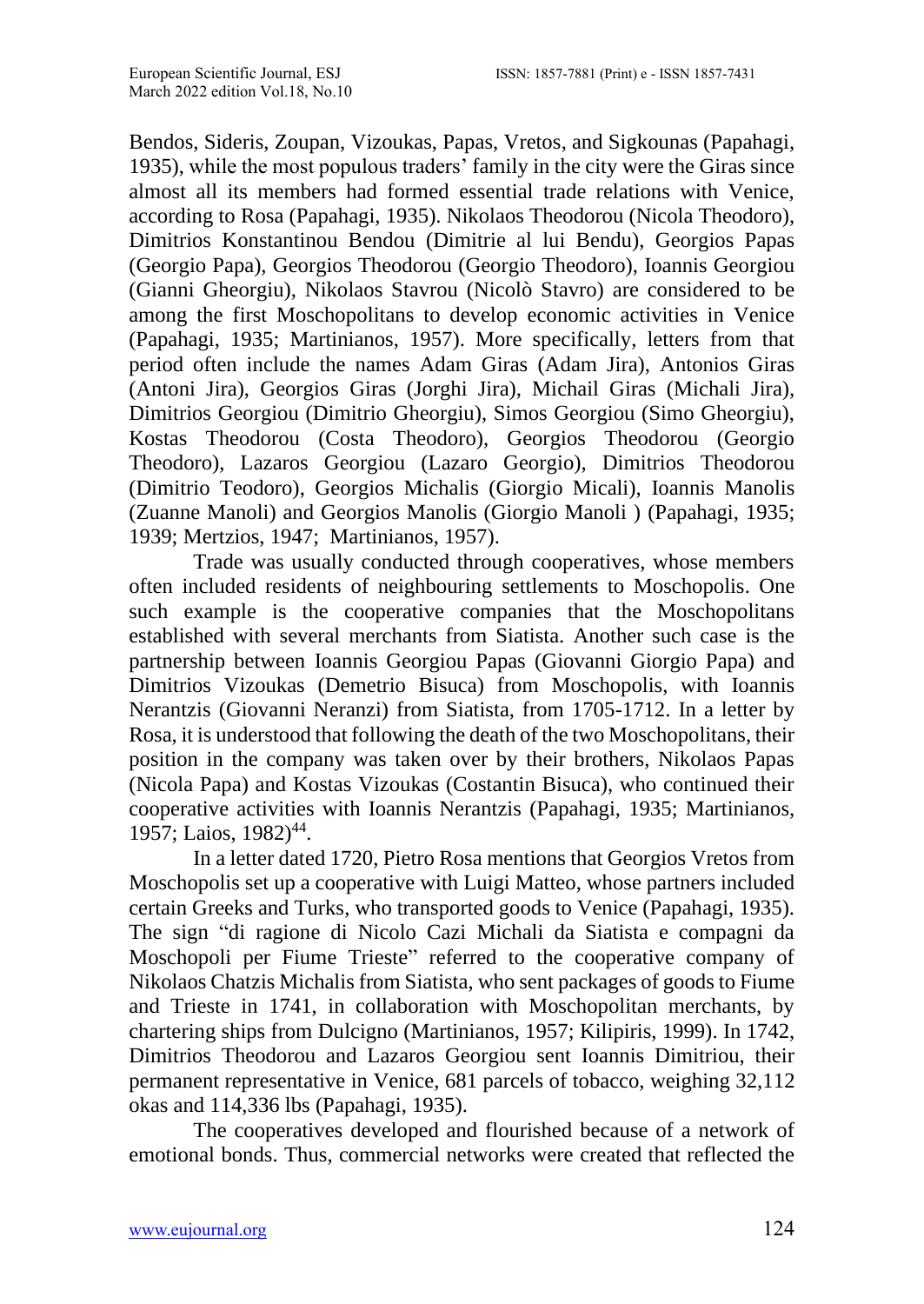mentality and ethos of the parties mentioned above while also shaping the required conditions and strategies for financial profit. In particular, as regards the society of Moschopolis and the prosperity it enjoyed, the influx of large amounts of capital in the surrounding area proved that the flow of money into the city entirely depended on the networks established by members of the merchant class. Many letters show the ties that developed between the merchants. The young people who were sent to train with a great merchant or representative had to abide by what he said for a certain period and serve as apprentices to be taught tricks of the trade. Finally, the correspondence between the merchants of Moschopolis also shows that they avoided writing about specific issues in their letters, choosing instead to use trusted individuals to deliver the messages in person.

The port of Dyrrachium was the most important port linking the Moschopolitans to Venice. That is why Moschopolitans could also frequently be found in Avlona, where their stores and warehouses (Vacalopoulos, 1992; 2003). In addition, as noted in the letters, the Moschopolitans also used other ports along the Adriatic coast, such as Castelnuovo, Perast, and Dobrota, which were part of "Venetian Albania" (Papahagi, 1935) and mainly served the trade from Venice. The Moschopolitans had also developed trade relations with Ancona apart from Venice. The characteristic phrase "per via di Ancona" shows the regular trade contact and collaboration between numerous Greek merchants and this large Adriatic port. Over time, it seems that trade relations were also established with the ports of Trieste and Fiume (Papahagi, 1935, Martinianos, 1957).

#### *Commercial goods handled by the merchants of Moschopolis*

Τhe "manifesti di carico" and "viscontri di scarico" docked in Dyrrachium provide valuable and detailed information up to the year 1755 on the goods handled by the merchants of Moschopolis. The lists mentioned above show that large quantities of wool and leather, treated and untreated, were transported from Moschopolis to Venice. A detailed account of the goods exported from Dyrrachium would include wool, *ampades* (capes), *tserges*  (rugs), *velentzes* (carpets), yarns, *sahtiania* (processed goatskin), *maroquins,*  cloaks, coats, bed linen, carpets of varying quality, from very thick to very thin, in many different colours and of exceptional quality, sheepskin treated with varnish and unprocessed sheep and calfskins, coffee, saffron, tobacco, and wax (Papahagi, 1935, Martinianos, 1957; Mertzios, 1947; 1936; Luca, 2004).

Venice supplied the markets of Moschopolis with felt, velvet (Beaujour, 1829), gold-woven fabric, silk, taffeta, londrins (Beaujour, 1829), scarves, kaftans, gold decorative braids, different types of fabric (Beaujour, 1829; Papadopoulos, 1989) and clothing, of varying quality, since they were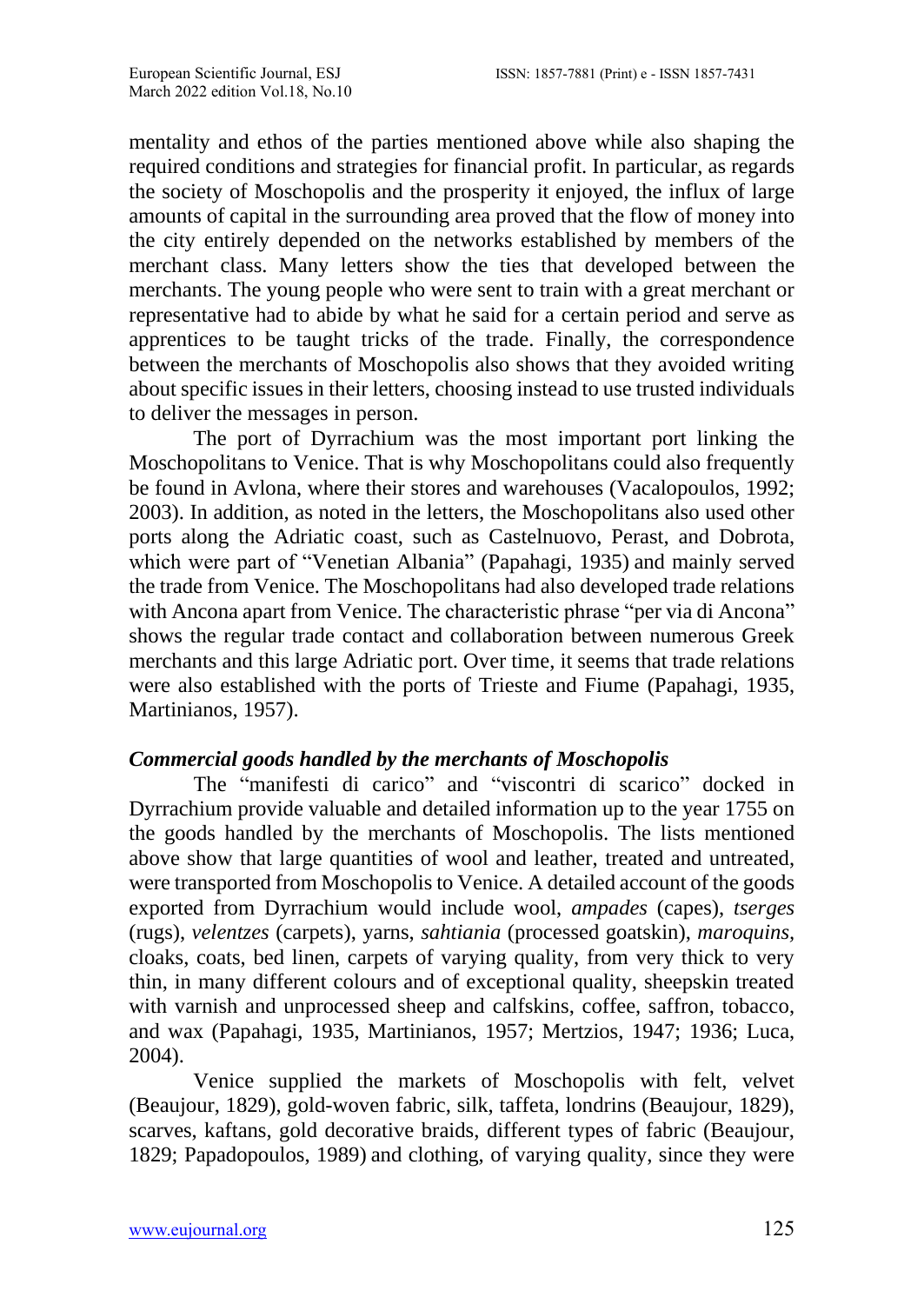required to cover the ever-increasing but also diverse needs of the East. Imports also included glass items, glasses, carafes, bottles, many of which made at the workshops on Murano island, others made of beautifully crafted porcelain (an art originating from Majorca), pistols, cordons, products for dying and storing leather and fabric, iron wire, cosmetics, decorative items, mirrors (Dimitropoulos, 1996; Tenenti, 1959; Luzzatto, 1995; Brunello, 1981), lamps, rails, paper, books (Liata, 1977; Tsirpanlis, 1981), ink, pewter, sugar, coffee, nuts, crosses, chalices, chandeliers, iconostases, prayer books (Papahagi, 1935; Martinianos, 1957; Koltsidas, 1999).

Many other merchants from neighboring settlements to Moschopolis also actively exchanged trade between Dyrrachium and Venice. Furthermore, it would be wrong to think that the merchants mentioned above were only interested in establishing trade relations with Venice and the markets of Europe. Tens of merchants traveled to the small markets of Elbasan, Berat, Tirana, Kastoria, Mascholouri, Elassona (Asdrachas, 1975), Larisa, and Thessaloniki to sell their wares, and also took part in the large annual trade fairs (Martinianos, 1957; Arsh, 1994; Vacalopoulos, 1992; Papahagi, 1939; Katsiardi-Hering, 2003; Karanatsis, 1994; Svoronos, 1996). Antonio Bartolovich, the consul of *Serenissima* in Dyrrachium, in a letter dated 8 February 1761, provides a detailed account of how the merchants arriving at the port had to travel through several regions to procure the products they exported to the Venetian Republic. For this reason, we find many of them transporting cotton from Serres, wool from Monastir and Skopje, silk (Sella, 1961; Cousinéry, 1831; Iglesi, 2004) from Thessaloniki, wax from Vlachia and Serbia, treated leather from Ohrid and sheepskin from Elbasan, Tirana and Berat (Papahagi, 1935; Martinianos, 1957). The correspondence of that period shows that the currency used for these transactions were the zecchini and ducats of Venice, the reals of Spain, and the akçes and grossi of the Ottoman Empire (Papahagi, 1935; Martinianos, 1957; Liata, 1996).

Cotton was undoubtedly one of the most important products exported from regions under Ottoman rule. The most significant quantities of cotton in the Ottoman Empire were gathered from the valleys of Serres and Smyrna. For the Moschopolitans and other merchants of Macedonia and Epirus, Serres and its surrounding villages became the most popular trading hub, which they regularly visited for their supplies in cotton. Cotton crops in the region reached such a level in the  $18<sup>th</sup>$  century that they greatly exceeded wheat crops (Beaujour, 1800; Clarke, 1824; Vacalopoulos, 1976; Leontaritis, 1981). Different packaging methods were used on each occasion, depending on whether the cotton would be transported by land or sea. Its price also fluctuated depending on the demand and quantity on offer (Beaujour, 1800; Vacalopoulos, 1976; Iglesi, 2004). Cotton was not only considered essential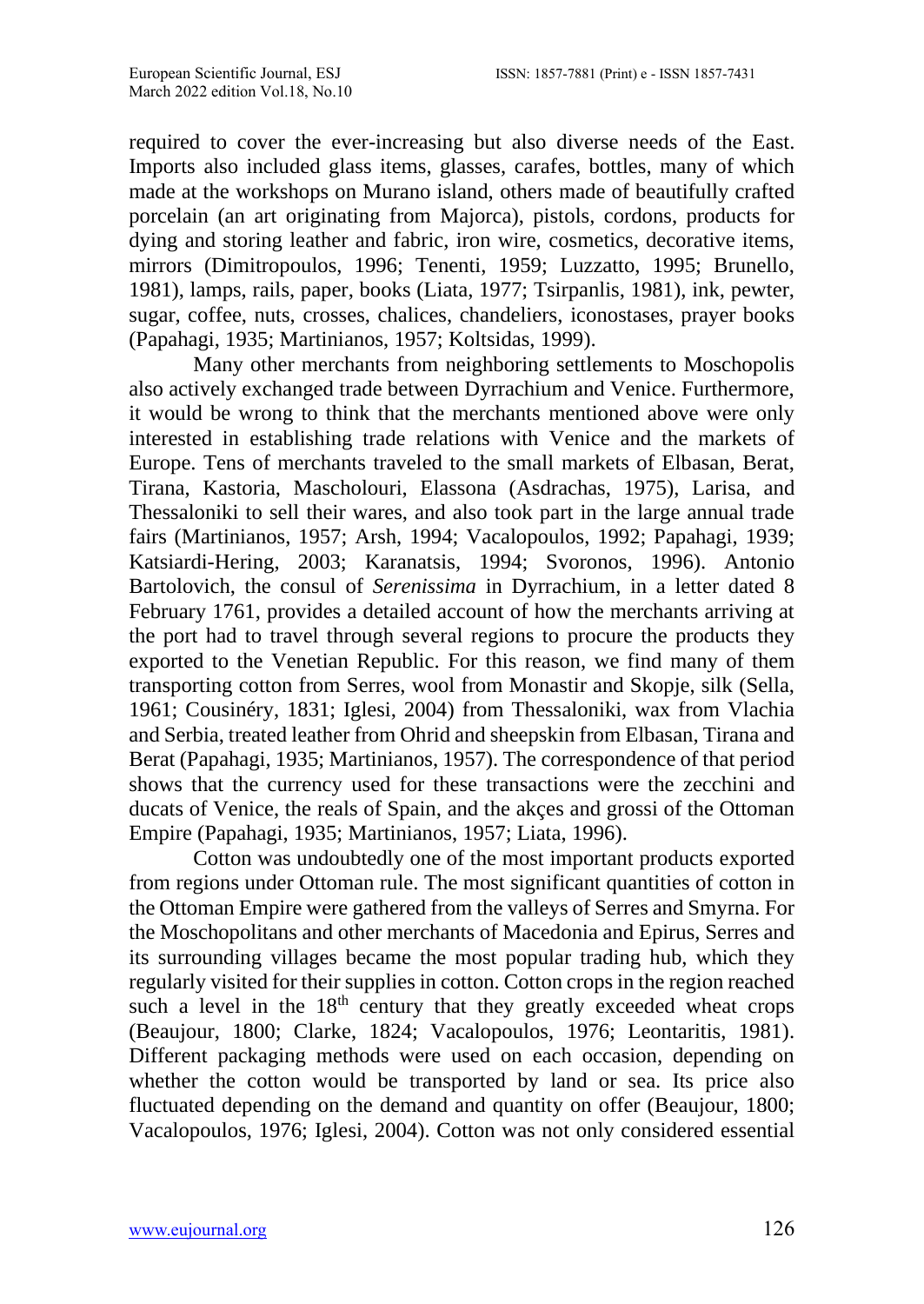for the Venetians. The French, and mainly the Habsburgs, also acquired large quantities of cotton from the region of Serres.

The regions of Albania and Thessaly were at the heart of the woοl production. Skoutari, Elbasan, the mountainous Vlach villages, Larisa, Trikala, as well as Giannitsa, Sofia, and Plovdiv were the most important centres for the show and collection of wool. The wool stood out for its quality and how it was processed. It was undoubtedly a staple for the demands of the rapidly expanding European textile industry, which was a well-known fact to the merchants of the Ottoman Empire that they tried to exploit in every possible way. Finally, to procure wax, the Moschopolitans traveled to several regions of Albania, frequently visited Bosnia, and even went as far as Vlachia, as can be seen in their correspondence (Papahagi, 1935; Martinianos, 1957; Papastathis, 1999; Mertzios, 1947).

Finally, the letters exchanged between the Moschopolitan merchants show that many of them arrived in the prosperous state of the Republic of San Marco not only to obtain or sell wares, teach their children the art of trade or settle there as commercial agents, but also because they were interested in coming into contact with the civilisation of the west, for study and education (Papahagi, 1935; 1937). Thus many of the Moschopolitans' children arrived in Venice and joined the classes of the Flanginian School; they were taught sciences and letters in the learning environment of the Serenissima and returned to their birthplace to convey their knowledge to their fellowmen. The best-known example is Ioannis Chalkeas from Moschopolis. They served twice as director of the Flanginian School and as a priest at the Greek church of St George (San Giorgio dei Greci) (Martinianos, 1957).

# **The Greek language and the Moschopoli's location**

A study of the letters published by Papahagi provides the opportunity to arrive at certain general conclusions regarding the presence and commercial activities of the Moschopolitans in Venice. What is depicted through the numerous letters is that the correspondence exchanged by the Venetian consuls never refers to Vlachs but always to Greek merchants from Moschopolis (Papahagi, 1935). The reason is obviously linked to the Moschopolitans always used the Greek language for their commercial transactions. There is no single Vlach word in their letters; however, several Italian ones are. What is also clear is that they always made proper use of the accents and breathings of the Greek language, and their spelling was very satisfactory given the circumstances at the time. The Vlach language was used only within their family environment, often in their own towns, but never for official trade agreements and transactions. After all, it should be noted that Venice already featured a rich and prosperous Greek community, which was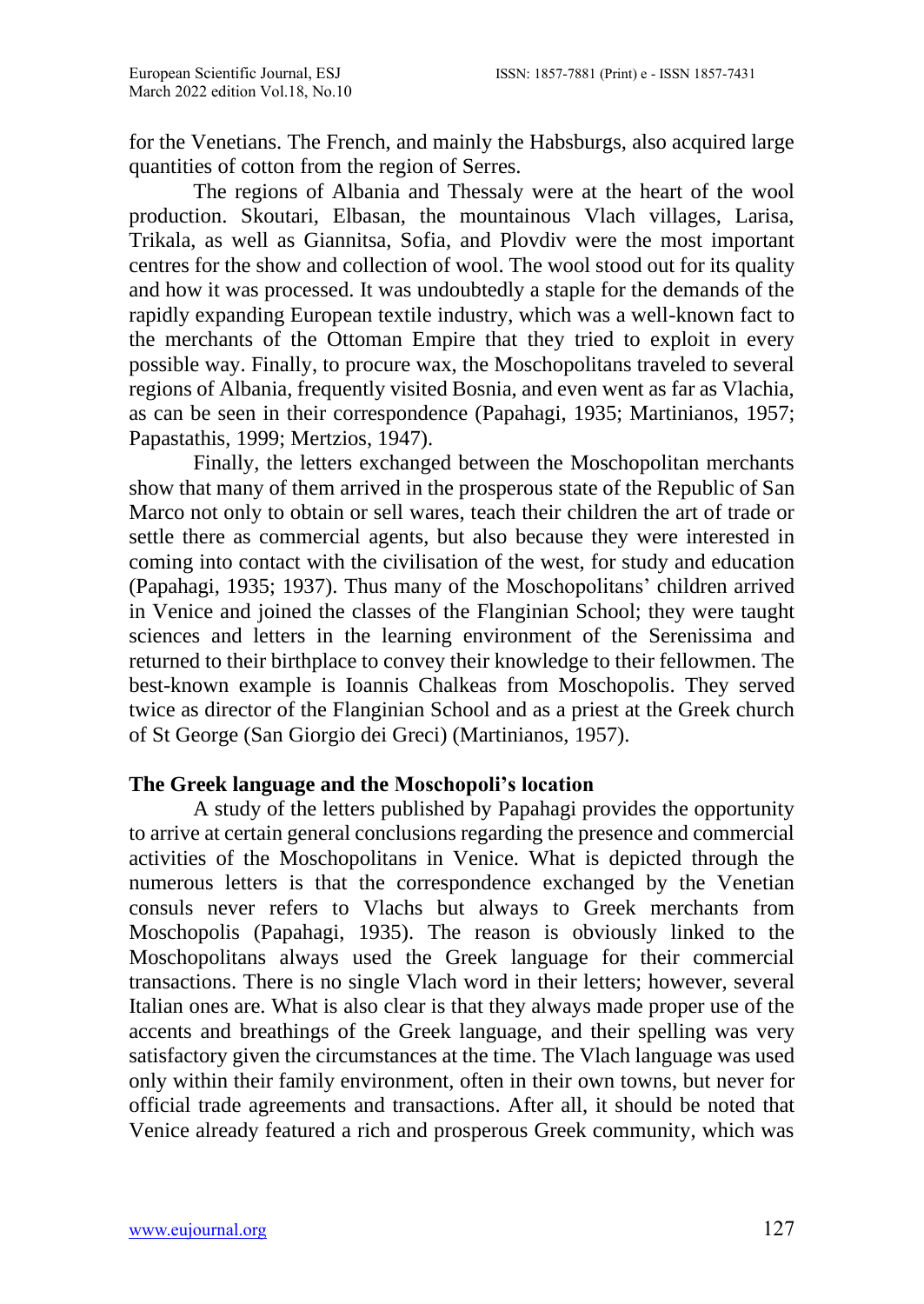an element that rendered the use of the Greek language essential and particularly useful for those operating in the Serenissima.

The Moschopolitans' decision to use the Greek language for their transactions did not only refer to the trade contacts they developed in Venice. It was also used in the Balkans and Central Europe markets where they operated and, as expected, in the settlements they established. The Greek language was the essential tool for all economic agreements of the Vlachspeaking community since it was the official language of commerce for almost all merchants in the Turkish-occupied Balkan regions. This particular functional role of the Greek language (lingua franca) was precisely why the Moschopolitans chose to exclusively use Greek for their commercial transactions and contact with third parties (Stoianovich, 1960; Karakosta, 2011).

Moschopolis, as the place of origin of merchants, appears in the State Archives in various corrupt forms as Moscopoli, Moscopoli, Moscopoli, Moscopole, Voscopoli, Voscopolij, Voscoppoli, Voscopolj. Moschopolitans appear as Moscopoliti, Moscopolit, Moscopolean, Muscopul'ian, mercanti moscopoliti, greci din Moscopole, certi mercanti grechi di Moscopoli, I Greci di Moscopoli, mercanti greci da Voscopoli, mercanti greci di Moscopoli (Papahagi, 1935; Katsiardi–Hering, 2006; 1996; Vlami, 2000; Peyfuss, 1975).

On the Venetian consuls, a great wealth of information can be found in the letters of Pietro Rosa, Giambattista del Rossi, Francesco Cumano and Antonio Bartolovich. However, Pietro Rosa was the consul whose correspondence is the most dependable and complete in providing a detailed description of the Moschopolitan merchants. Through the texts of the Venetian consul, the latter are at times presented as being honest, loyal, and dedicated to the Republic of San Marco. Elsewhere they are characterized as being disloyal and dishonest, depending on the outcome of their trade transactions at the port of Dyrrachium and the prevalent conditions at the time. The fact that Rosa lived in Dyrrachium for many years allowed him to get to know the Moschopolitans very well, especially concerning their mentality, way of thinking, and the methods they used to link the two sides of the Adriatic through trade (Papahagi, 1935).

He did not hesitate to cooperate with them on issues relating to his country, as shown above. Thus, several Moschopolitans whom Rosa trusted to ensure the safe transfer of the correspondence sent by the Venetian authorities in Dyrrachium to Constantinople and vice versa. The route Dyrrachium-Moschopolis-Constantinople, which covers approximately 800 kilometres, seems to have been used quite regularly by caravans. The fact that Moschopolis was located mid-way along this route is clearly depicted in the phrase per via di Moscopoli. Within this framework, although the Moschopolitans were Ottoman subjects of the Sultan, they were introduced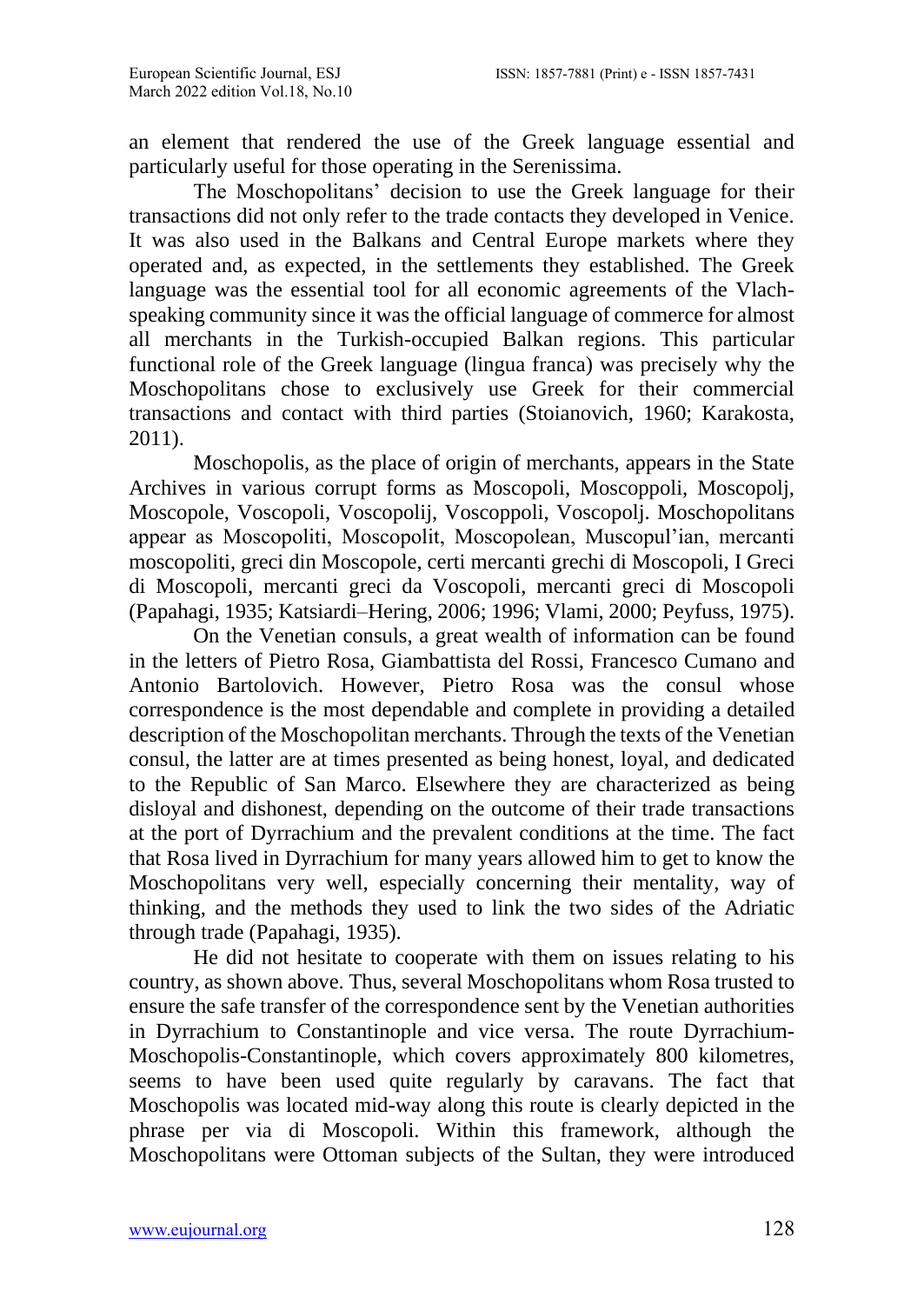and acted as loyal friends and partners of the Venetian Republic in the East. Although the fact that the Moschopolitans were viewed as trustworthy by the Venetian State meant that they enjoyed a certain prestige and value, as did their city, there is, however no doubt that they tried to exploit this trust to the utmost, to gain the most significant possible benefits from trading with the said Italian city (Papahagi, 1935).

#### **The decline of commercial activities between Moschopolis and Venice**

From 1741, however, there is an increasing number of references stating that the Moschopolitan merchants were no longer considered the loyal and dedicated merchants of past years. Their collaboration with ships serving the economic interests of Ragusa had become more and more frequent, while several complaints were arriving at Dyrrachium about them forsaking the laws of trade and illegally importing a great many products (Papahagi, 1935). In 1755, Konstantinos Segkounas was the name of the last Moschopolitan merchant that appears in the letters exchanged between the Venetian consul in Dyrrachium and the Cinque Savi.

Another important observation, regarding the letters from that period, studied and published by Papahagi, is the fact that, in referring to their city, the rulers of Venetian did not only provide information related to the merchants but also frequently presented detailed accounts of the overall political and social situation in Albania. Thus, on 30 April 1711, we see Pietro Rosa informing the Cinque Savi alla Mercanzia about the turbulent situation in Macedonia and the Balkans due to the outbreak of the Russian-Turkish war. He comments on the plundering and destruction that the armed gangs were carrying out in the area of Monastir and Ohrid. At the same time, letters of similar content and interest are also found in the correspondence of 1736, when the next war broke out between the Czar and the Sultan (Papahagi, 1935).

This intention to provide a detailed account of the activities in the Turkish-occupied East, particularly in the Balkan hinterland, also explains the existence of a letter dated 1742, sent by consul Giambattista de Rossi to the governor-general of Dalmatia and Venetian Albania, Girolamo Querini. In the letter, he speaks of highly infectious disease, with symptoms similar to the plague or cholera, which had taken the lives of countless inhabitants of Elbasan, Dulcigno, Siatista, and Moschopolis. As regards Moschopolis in particular, the consul certainty notes that 200 people had died up to that point (Papahagi, 1935; Martinianos, 1957). In fact, the Codex of the Holy Monastery of Timios Prodromos in 1740 speaks of a "great famine" that affected the city and lasted from February to June. In August 1896, Martinianos mentions that he found a small 6-page leaflet in the library of the Holy Monastery of Simonos Petra on Athos, attached to an issue of the Liturgy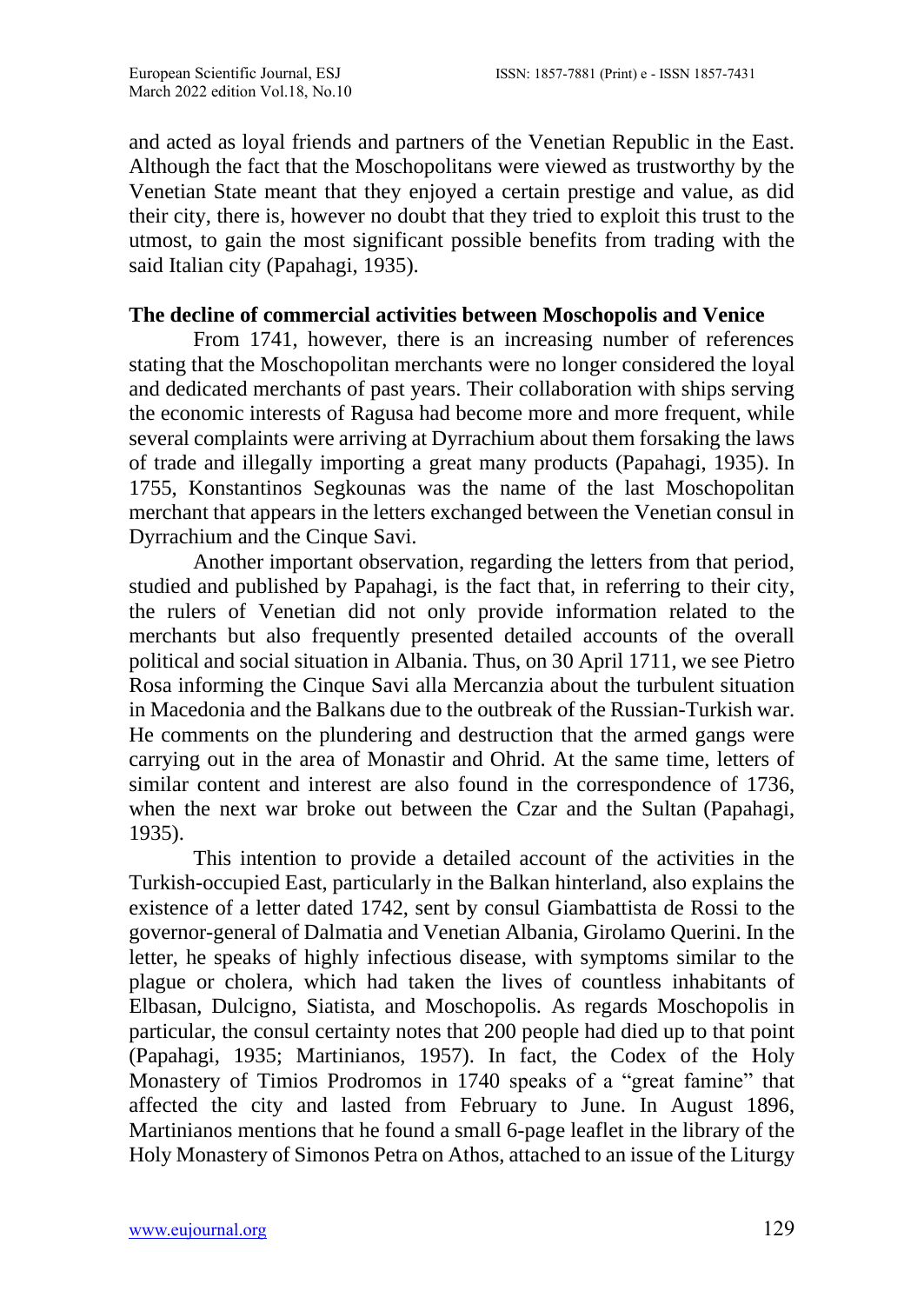of St Naoum that had been conducted in Moschopolis in 1740. The sixth page had no writing but bore four images commonly found in the books published in Moschopolis, along with the stamp of the city's printing house. In the remaining five pages, famine had been mentioned that had affected Macedonia that year. There is an eloquent description of the dire situation faced by the city of Moschopolis and detailed records of how the food prices had risen (Martinianos, 1939).

### **Conclusion**

The correspondence continued undiminished until 1761 when we find the final mention of Moschopolitan merchants in a letter by Antonio Bartolovich. The Venetian consul in Dyrrachium, in a lengthy but fascinating letter, put forward the reasons that led the port of Serenissima to decline and drove the merchants to the markets of Central Europe (Papahagi, 1935; Vacalopoulos, 1958; 1969; 1980). The observations made by Bartolovich clearly indicate the economic focus that the Republic of San Marco had adopted. The heavy taxes imposed on the goods leaving the port of Dyrrachium led many merchants to Thessaloniki and Sagiada. This change in maritime routes, combined with the large number of shipwrecks that had occurred, made several merchants decide to turn to overland trade (Vacalopoulos, 1958; 1969; 2003). Apart from the consul's statements, another fact that should be taken into account is that tariffs (dazi) had been abolished in Ancona since 1737, through a decision taken by Pope Clement XII, followed by Trieste in 1754, according to a decree by Maria Theresia (Babudieri, 1988; Harlaftis, 2005). For the Venetian consul, the indicated solution that would revive the commercial traffic at the port of Dyrrachium was to lower the tax contributions imposed on the merchants; this never happened, however. The final mention of Moschopolitan merchants arriving at Serenissima is in a letter by Bartolovich on 8 February 1761. Thus, the trade relations between Venice and Moschopolis came to an end. However, they continued to relate a few years later intellectually. Theodore Kavalliotis, a distinguished scholar, cleric, and teacher from Moschopolis (Kekridis, 1991; Skenderis, 1928; Zaviras, 1872; Peyfuss, 1976; Papacostea, 1970), printed his work with the title *Protopeiria* at the printing house of Antonio Bartoli (Papahagi, 1935; 1934; Martinianos, 1957; Kilipiris, 1999; Patrinelis, 1989).

### **Notes on contributor**

Konstantina D. Karakosta has received her doctorate from the Department of History and Archaeology of the Aristotle University of Thessaloniki (AuTh) with a dissertation entitled "People and Fortunes of Moschopolites: The rise, the decline and the dispersion of the People of Moschopolis. The community of Miskolc". Through a scholarship awarded by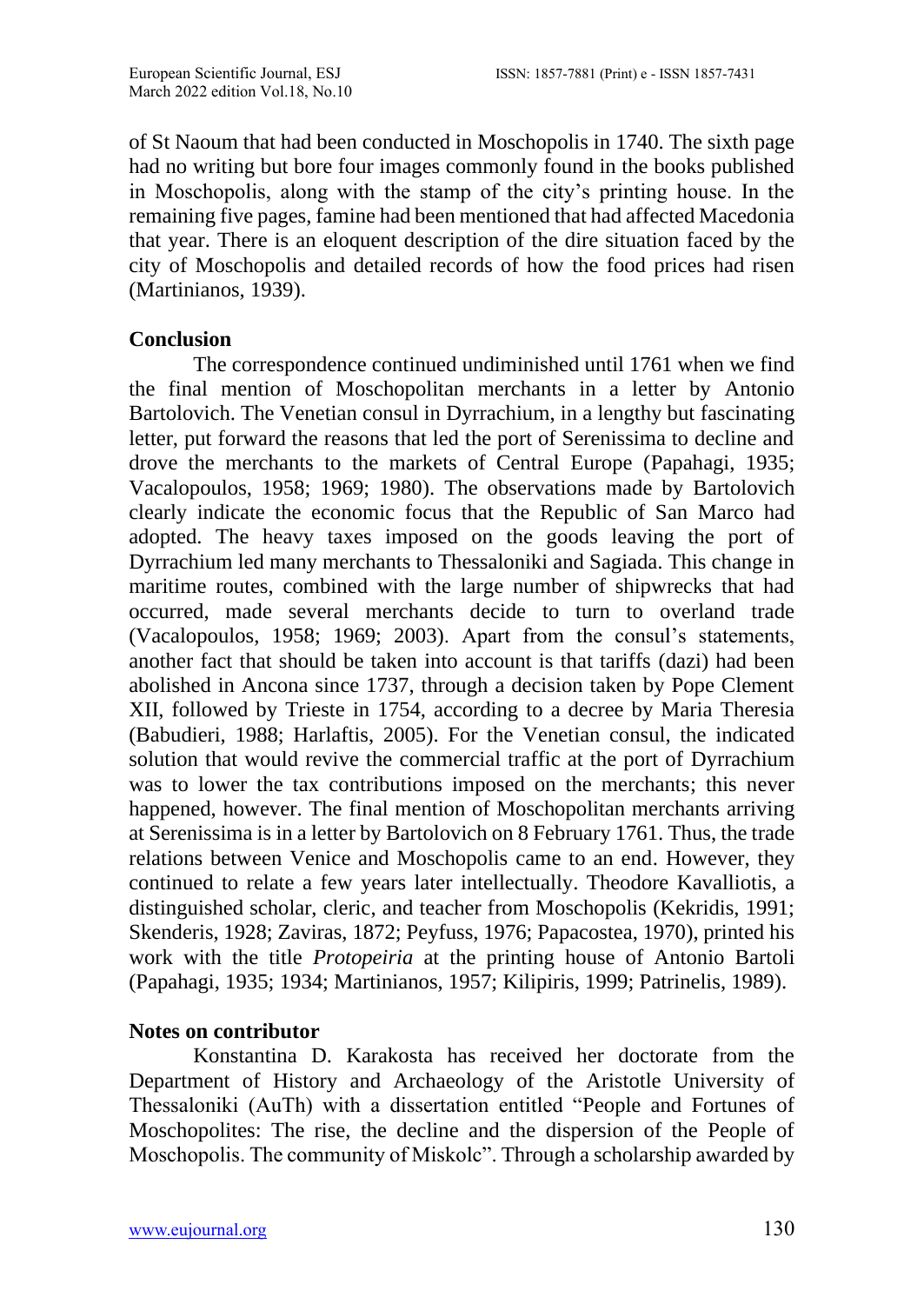New York University (Remarque Institute, Department of International, European & Area Studies), she pursued her postdoctoral studies in Public History and Politics. She is teaching Modern and Contemporary Greek History at the School of Humanities and Social Sciences, University of Patras.

## **References:**

- 1. Anderson, M. S. (1966). *The Eastern Question, 1774-1923*. New York: St. Martin's Press.
- 2. Arsh, G. (1994). *Η Αλβανία και η Ήπειρος στα τέλη του ΙΗ και στις αρχές του ΙΘ αιώνα* [I Albania kai i Ipeiros sta teli tou IΗ΄ kai stis arxes tou ΙΘ΄ aiona]. Athens: Gutenberg.
- 3. Asdrachas, S. (1975). Οικονομία [Oikonomia]. In A. Vacalopoulos, A. Aggelou, S. Asdrachas, et al. (Eds.), *Ιστορία του Ελληνικού Έθνους*, *Volume 11: Ο ελληνισμός υπό ξένη κυριαρχία (περίοδος 1669-1821): Τουρκοκρατία-Λατινοκρατία* (pp. 159-188). Athens: Ekdotike Athenon.
- 4. Babudieri, F. (1988). Maritime Commerce of the Habsburg Empire: The Port of Trieste, 1789-1913. In A. Vacalopoulos, K. Svolopoulos & B. Király (Eds.), *Southeast European Maritime Commerce and Naval Policies from the Mid-Eighteenth Century to 1914* (pp. 221- 244). New York: Columbia University Press.
- 5. Beaujour, F. (1829). *Voyage militaire dans l'empire Othoman ou déscription de ses frontières et de ses principales défenses, soit naturelles, soit artificielles*. (Vol. 1). Paris: Firmin Didot.
- 6. ―――. (1800) *Tableau du commerce de la Grèce*. (Vol. 1). Paris: Chez Ant.-Aug. Renouard.
- 7. Bérard, V. (1893). *La Turquie et L' Hellenisme Contemporain*. Paris: F. Alcan.
- 8. Bernardy, A. (1902). *Venezia e il Turco nella seconda metà del secolo XVII*. Florence: G. Civelli.
- 9. Bianchi, V. (1719). *Istorica relazione della pace di Posaroviz*. Padua: Manfrè.
- 10. Brunello, F. (1981). *Arti e Mestieri a Venezia*. Vicenza: Neri Pozza.
- 11. Bur, M. (1978). A balkáni kereskedök és a magyar borkivitel a XVIII században. *Történelmi Szemle*, 21 (2), 281–313.
- 12. Caizzi, B. (1965). *Industria e Commercio della Repubblica Veneta nel XVIII Secolo*. Milan: Banca Commerciale Italiana.
- 13. Carter, F. (1972). *Dubrovnik (Ragusa): A Classic City-State*. London and New York: Seminar Press.
- 14. Cernovodeanu, P. (1967). The general condition of English trade in the Levand in the second half of the 17th century and at the beginning of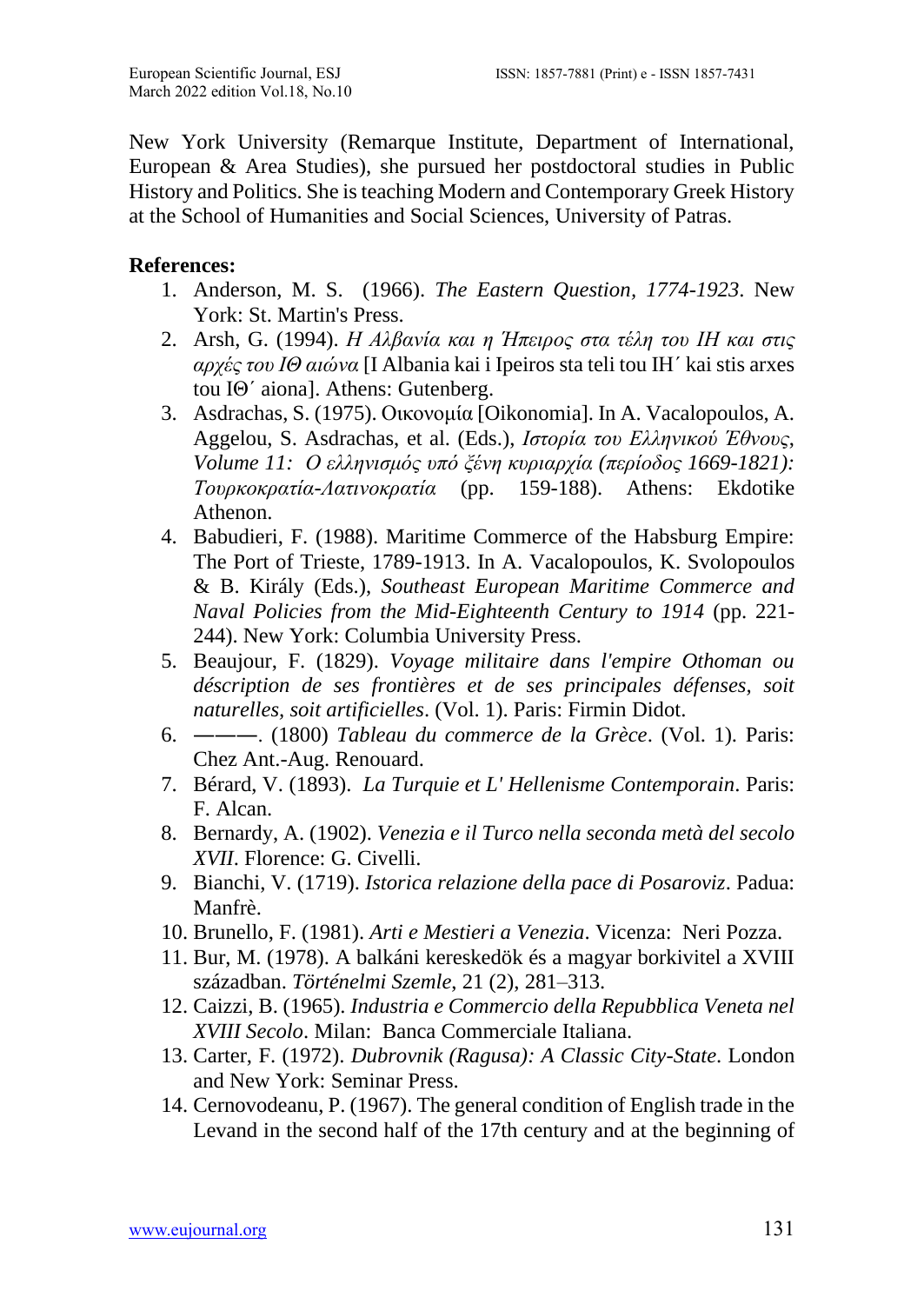the 18th century. *Revue des études sud-est européennes*, 5 (1-2), 447- 460.

- 15. Clarke, E. D. (1824). *Travels in Various Countries of Europe, Asia, and Africa*. (Vol. 1). London: R. Watts Crown Court Temple Bar.
- 16. Cousinéry, E. M. (1831). *Voyage dans la Macédoine*. Paris: Imprimerie Royale.
- 17. Dimitropoulos, D. (1996). Στοιχεία για τον οικιακό εξοπλισμό στα χρόνια της οθωμανικής κυριαρχίας: η περίπτωση του καθρέφτη [Stoixeia gia ton oikiako exoplismo sta xronia tis othomanikis kyriarxias: i periptosi tou kathrefti]. *Τα Ιστορικά*, 13 (24-25), 37-62.
- 18. Dudan, B. (1938). *Il Dominio Veneziano di Levante*. Bologna: Nicola Zanichelli.
- 19. Faroqhi, S. (2006). *The Ottoman Empire and the World Around It*. London: I.B. Taurus.
- 20. Gavriliadi, K. (1998-1999). Οι σχέσεις των Ελλήνων εμπόρων με τα προξενεία της Βενετίας (1720-1767) [Oi shesseis ton Ellinon me ta proxenia tis Venetias(1720-1767)]. *Ηπειρωτικὰ Χρονικά*, 33, 331-346.
- 21. Gross, N.T. (1973). The Habsburg Monarchy 1750-1914. In C. M. Cipolla (Ed.), *The Fontana Economic History of Europe. The Emergence of Industrial Societies* (Vol. 4, pp. 228-278). London: Collins.
- 22. Harlaftis, G. (2005). Mapping the Greek Maritime Diaspora from the Early Eighteenth to the Late Twentieth Centuries. In I. Baghdiantz, G. Harlaftis & I. Pepelasis Minoglou (Eds.), *Diaspora entrepreneurial networks: four centuries of history* (pp. 147-171). Oxford, UK; New York: Berg.
- 23. ――― (2010). The Fleet 'dei Greci.' Ottoman and Venetian Greeks in the Mediterranean Sea Trade, eighteenth century. In M. D' Angelo, G. Harlaftis & C. Vassallo (Eds.), *Making the Waves in the Mediterranean* (pp. 383-416). Messina: Istituto di Studi Storici "Gaetano Salvemini".
- 24. Hatzopoulos, D. (2002). *Ο τελευταίος Βενετο-Οθωμανικός πόλεμος 1714-1718* [O Teleytaios Veneto-Othomanikos Polemos 1714-1718]. Athens: Papadima.
- 25. Iglesi, A. (2004). *Βορειοελλαδίτες έμποροι στο τέλος της Τουρκοκρατίας: ο Σταύρος Ιωάννου* [Voreioelladites Emporoi sto telos tis Tourkokratias: o Stavros Ioannou]. Athens: Emporiki Trapeza tis Ellados-Istoriko Archeio.
- 26. Ingrao, C. (1994). *The Habsburg Monarchy, 1618-1815*. Cambridge: Cambridge University Press.
- 27. Karakosta, K. (2011). Από την πατρογονική εστία σε μια "θετή" πατρίδα: Η εγκατάσταση των Μακεδόνων στο Μίσκολτς και η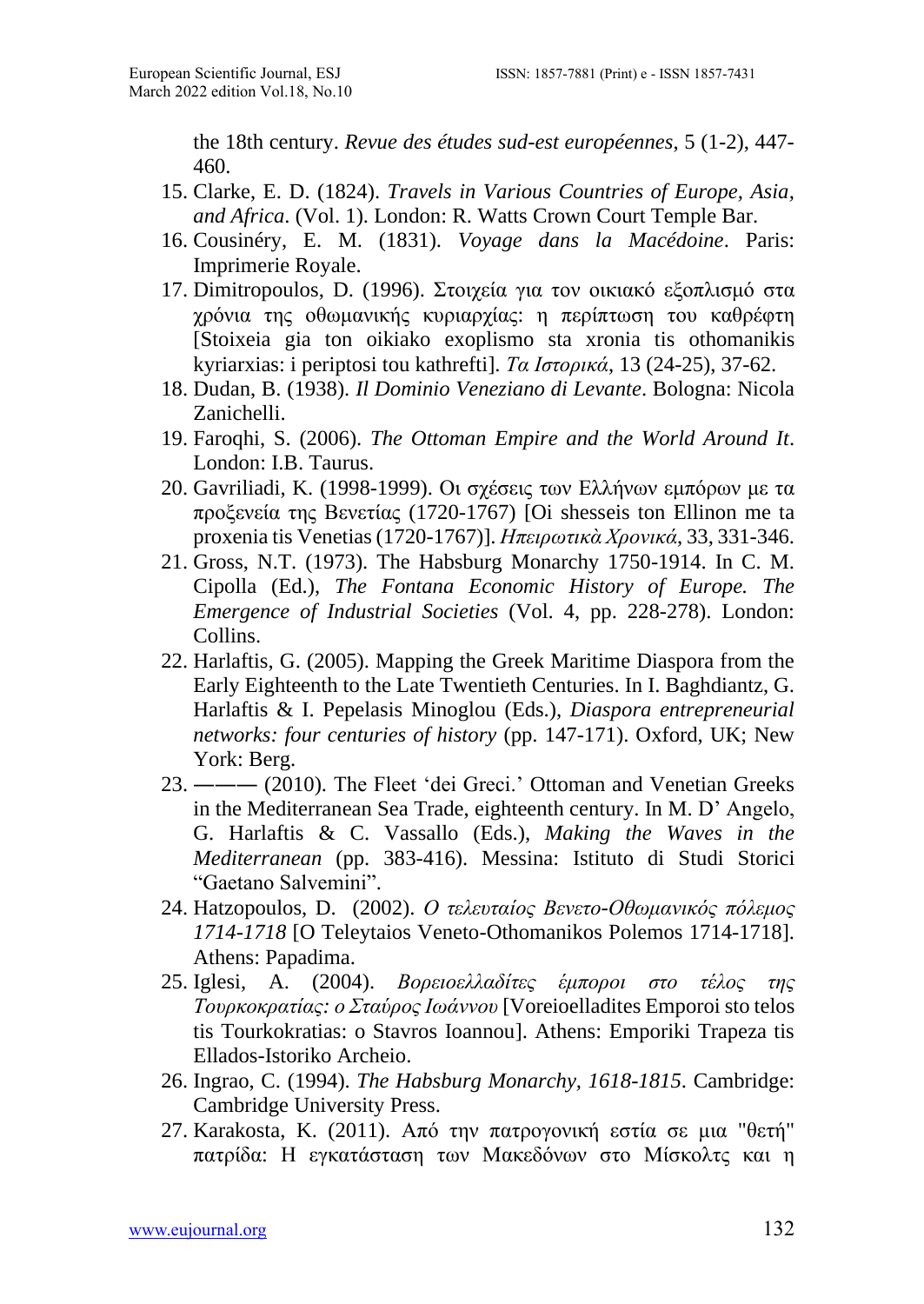συμβολή τους στην καθημερινή ζωή της πόλης [Apo tin patrogoniki estia se mia "theti" patrida: I egatastasi ton Makedonon sto Miskolc kai I symvoli tous stin kathimerini zoi tis polis]. In I. Koliopoulos & I. Michailidis (Eds.), *Οι Μακεδόνες στη διασπορά: 17ος, 18ος και 19ος αιώνας* (pp. 267-300). Thessaloniki: Society for Macedonian Studies.

- 28. Karanatsis, K. (1994). Οι ετήσιες περιοδικές αγορές στην Ήπειρο (17ος-18ος αι.). Συμβολή στη μελέτη της εμποροπανήγυρης [Oi etisies periodikes agores stin Ipeiro (17os–18os ai.). Symboli sti meleti tis emporopanigyris]. *Τα Ιστορικά*, 11 (21), 311-338.
- 29. Katsiardi-Hering, O. (1986). *Η ελληνική παροικία της Τεργέστης (1751-1830)* [I elliniki paroikia tis Tergestis (1751-1830)]. (Vol. 1). Athens: National and Kapodistrian University of Athens.
- 30. ――― (2003). Τα δίκτυα της ελληνικής εμπορικής διακίνησης [Ta diktya tis ellinikis emporikis diakinisis]. In S. Asdrachas (Ed.), *Ελληνική Οικονομική Ιστορία ΙΕˊ-ΙΘˊ αιώνας* (Vol. 1, pp. 461-481). Athens: Piraeus Bank Group Cultural Foundation,.
- 31. ――― (2006). Από την Οθωμανική κατάκτηση ως την εδραίωση του νεοελληνικού κράτους [Apo tin Othomaniki kataktisi os tin edraiosi tou Neoellinikou kratous]. In J. K. Chassiotis, O. Katsiardi-Hering & E. Abatzi (Eds.), *Oι Έλληνες στη Διασπορά, 15ος–21 ος αι* (pp. 35-52. Athens: Greek Parliament.)
- 32. ――― (1996). Das Habsburgerreich: Anlaufpunkt für Griechen und andere Balkanvölker im 17.-19. Jahrhundert. *Österreichische Osthefte*, 38 (2), 171-188.
- 33. Kekridis, E. (1991). *Θεόδωρος Αναστασίου Καβαλλιώτης (1718;- 1789). Ο Διδάσκαλος του Γένους* [Theodoros Anastasiou Kavalliotis (1718;-1789). O Didaskalos tou Genous]. Kavala: Paroussia.
- 34. Kellenbenz, H. (1976). *The Rise of the European Economy: An Economic History of Continental Europe from the Fifteenth to the Eighteenth Century*. G. Benecke (Ed.). London: Weidenfeld and Nicolson.
- 35. Kilipiris, F. (1999). Μοσχοπολίτες έμποροι στη Βενετία και στις χώρες της Αυστροουγγαρίας (18ος-19ος αιώνας) [Moschopolites emporoi sti Venetia kai stis xores tis Austroouggarias (18os-19os aionas)]. In *Μοσχόπολις. Διεθνές Συμπόσιο* (pp. 97-108). Thessaloniki: Society for Macedonian Studies.
- 36. Koltsidas, A. (1999). Οι οικονομικές δραστηριότητες των Μοσχοπολιτών ως παράγοντας διαφωτιστικής και πολιτισμικής μετακένωσης στον Ελληνισμό [Oi oikonomikes drastiriotites ton Moschopoliton os paragontas diafotistikis kai politismikis metakenosis ston ellinismo]. In *Μοσχόπολις. Διεθνές Συμπόσιο* (pp. 109-120). Thessaloniki: Society for Macedonian Studies.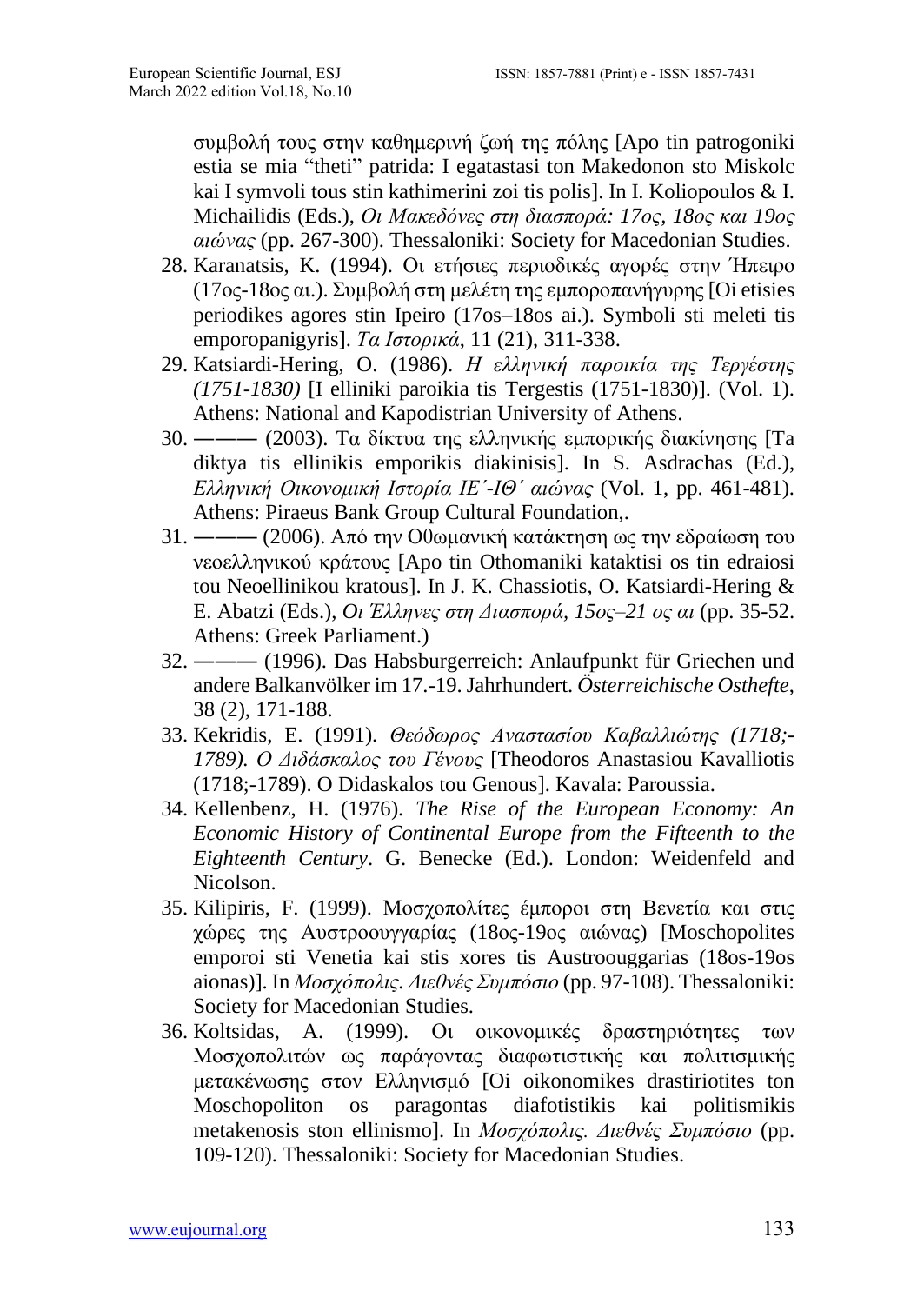- 37. Laios, G. (1982). *Η Σιάτιστα και οι εμπορικοί οίκοι Χατζημιχαήλ και Μανούση (17ος-19ος αι.)* [I Siatista kai oi emporikoi oikoi Hatzimichael kai Manousi (17ος-19ος αι.)]. Thessaloniki: Society for Macedonian Studies.
- 38. Lane, F. (1973). *Venice, A Maritime Republic*, Baltimore: Johns Hopkins University Press.
- 39. ――― (1987). Recent Studies on the Economic History of Venice." In B. Kohl & R. C. Mueller (Eds.), *Studies in Venetian Social and Economic History* (pp. 312-334). London: Variorum Reprints.
- 40. Leontaritis, G. (1981). *Ελληνική Εμπορική Ναυτιλία (1453-1850)* [Elliniki Emporiki Naytilia (1453-1850)]. Athens: Society for the Study of Modern Hellenism-Mnimon.
- 41. Liata, E. (1996). *Φλωρία δεκατέσσερα στένουν γρόσια σαράντα: η κυκλοφορία των νομισμάτων στον ελληνικό χώρο, 15ος - 19ος αι* [Floria dekatessera stenoun grosia saranta: i kykloforia ton nomismaton ston elliniko xoro 15os -19os ai.]. Athens: Institute for Neohellenic Research, National Hellenic Research Foundation.
- 42. ――― (1977). Ειδήσεις για την κίνηση του ελληνικού βιβλίου στις αρχές του 18ου αιώνα. [Idissis gia tin kinissi tou ellinikou vivliou stis arches tou 18ou aiona]. *Ο Ερανιστής*, 14, 1-35.
- 43. Luca, C. (2011). The dynamics of commercial activity in the Ottoman port of Durazzo during the Consulate of Zorzi (Giorgio) Cumano (1699-1702). In M. A. Denzel, J. Vries & P. R. Rössner (Eds.), *Small is Beautiful? Interlopers and Smaller Trading Nations in the Preindustrial Period* (pp. 177-200). Stuttgart: Franz Steiner Verlag.
- 44. ――― (2004). L' importazione di merci Levantine nella Venezia del seicento e del primo settecento: la cera e i pellami provenienti dai principati romeni. In C. Luca, G. Masi & A. Piccardi (Eds.), *L'Italia e l'Europa Centro- Orientale attraverso i secoli. Miscellanea di studi di storia politicodiplomatica, economica e dei rapporti culturali* (pp. 321-361). Braila: Museo di Brăila, Istros editrice.
- 45. Luzzatto, G. (1954). *Studi di storia economica veneziana*. Padua: CEDAM.
- 46. ――― (1995). *Storia economica di Venezia dall'XI al XVI secolo*. Venice: Marsilio.
- 47. Maltezou, C. (1999). *Η Βενετία των Ελλήνων η Ελλάδα των Βενετών : σημάδια στον χώρο και στον χρόνο* [I Venetia ton Ellinon I Ellada ton Veneton: simadia ston horo kai ston hrono]. Athens: Megaron-The Athens Concert Hall.
- 48. ――― (2008). *Οδηγός του Αρχείου* [Odigos tou archeiou]. Venice-Athens: Elliniko Institouto Byzantinon kai Metabyzantinon Spoudon Venetias.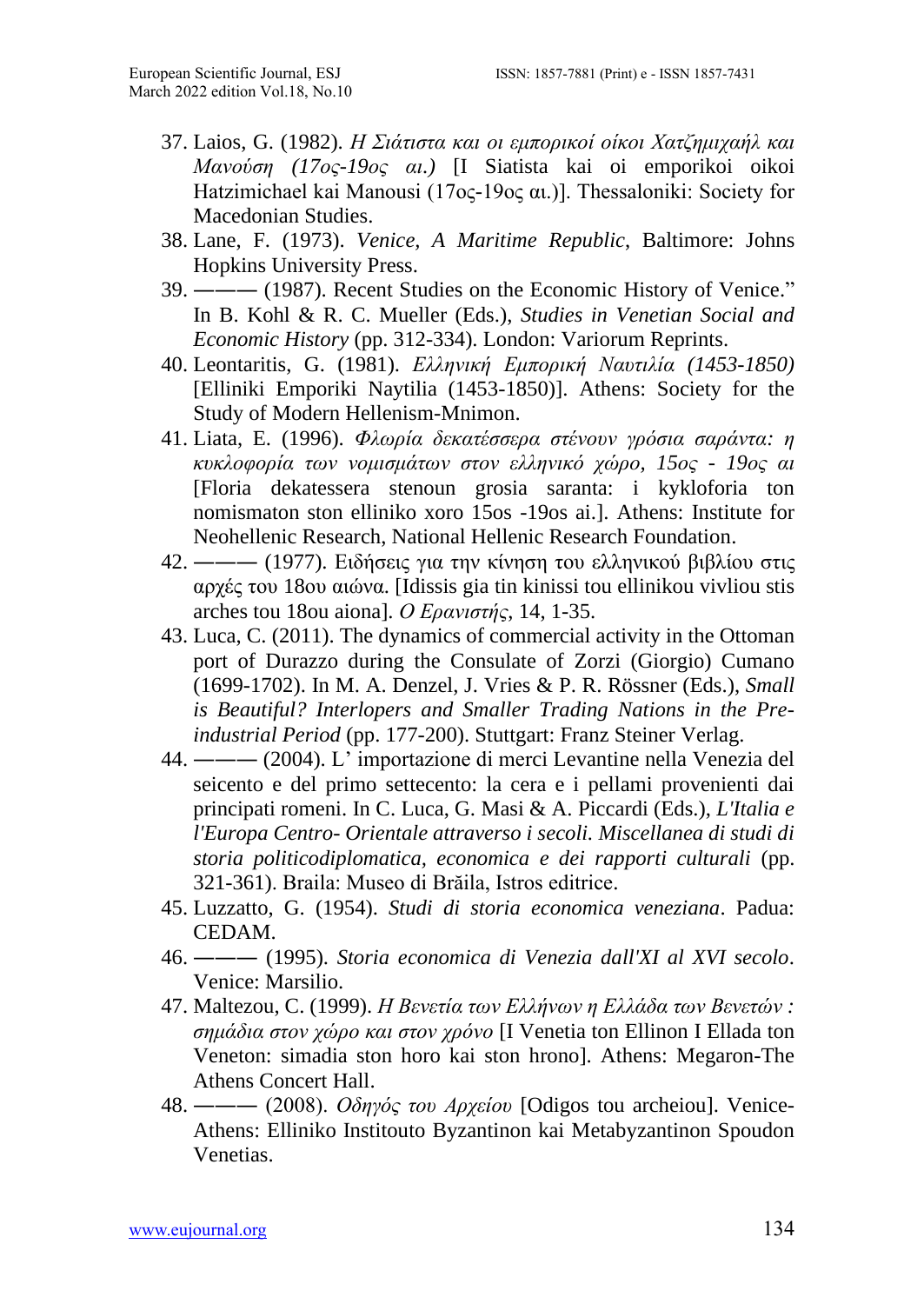- 49. ――― (1970). *Ο Θεσμός του εν Κωνσταντινούπολει Βενετού Βαίλου (1268-1453)* [O thesmos tou en Konstantinoupoli Venetou Vailou (1268-1453)]. Athens: National and Kapodistrian University of Athens.
- 50. Manousakas, Μ. (1989). Επισκόπηση της ιστορίας της Ελληνικής Ορθόδοξης Αδελφότητας της Βενετίας (1498-1953) [Episkopisi tis istorias tis Ellinikis Orthodoxis Adelfotitas tis Venetias (1498-1953)]. *Τα Ιστορικά*, 6 (11), 243-264.
- 51. ――― (1973). Βιβλιογραφια του Ελληνισμού της Βενετίας. Μέρος Α΄: Γενικά [Bibliografia tou ellinismou tis Venetias. Meros A΄: Genika]. *Θησαυρίσματα*, 10, 7-87.
- 52. Martinianos, I. (1957). *Η Μοσχόπολις 1330-1930* [I Moschopolis 1330-1930]. Thessaloniki: Society for Macedonian Studies.
- 53. ――― (1939). *Συμβολαί εις την ιστορίαν της Μοσχοπόλεως: Η ιερά μονή του Τιμίου Προδρόμου κατά τον εν αυτή κώδικα 1630-1875* [Symbolai eis tin Istorian tis Moschopoleos: i Iera Moni tou Timiou Prodromou kata ton en auti kodika 1630-1875]. Athens: Archaios Ekdotikos Oikos D. Dimitrakou.
- 54. McNeill, W. (1974). *Venice: the hinge of Europe, 1081-1797*. Chicago: The University of Chicago Press.
- 55. Maximos, S. (1944). *Τουρκοκρατία 1685-1789. Ανέκδοτα έγγραφα για την οικονομία της εποχής από τα Γαλλικά αρχεία* [Tourkokratia 1685- 1789. Anekdota eggrafa gia tin oikonomia tis epoxis apo ta Gallika archeia]. Athens: Karavias.
- 56. Mertzios, K. (1947). *Μνημεία Μακεδονικής Ιστορ*ίας [Mnimeia Makedonikis Istorias]. Thessaloniki: Society for Macedonian Studies.
- 57. ――― (1936). Το εν Βενετία Ηπειρωτικόν Αρχείον [To en Venetia Ipeirotikon archeion]." *Ηπειρωτικά Χρονικά*, 11, 1-341.
- 58. Noradounghian, G. (1897). *Recueil d' actes internationaux de l' Empire Ottoman*. (Vol. 1). Paris: F. Pichon.
- 59. Panova, S. (1985). Zu Fragen über die Rolle Österreich-Ungarns im wirtschaftlichen Prozeß der Heranreifens der Balkanvölker (17.-18. Jahrhundert). In R. Plaschka & G. Klingenstein (Eds.), *Österreich im Europa der Aufklärung. Kontinuität und Zäsur in Europa zur Zeit Maria Theresias un Josephs II* (pp. 167-172). Vienne: Österreichischen Akademie der Wissenschaften.
- 60. Papacostea, V. (1970). Povestea unei cârti. Protopiria lui Cavallioti «ein unicum». Extras din omagiu lui Const. Kitrescu. *Δελτίον Ρουμανικής Βιβλιογραφίας*, 3, 7-16.
- 61. Papadopoulos, N. (1989). *Ερμής ο Κερδώος ήτοι εμπορική εγκυκλοπαίδεια* [Ermis o Kerdoos iti emporiki egkyklopaideia]. (Vol. 2). Athens: Politistiko Technologiko Idyma ETBA.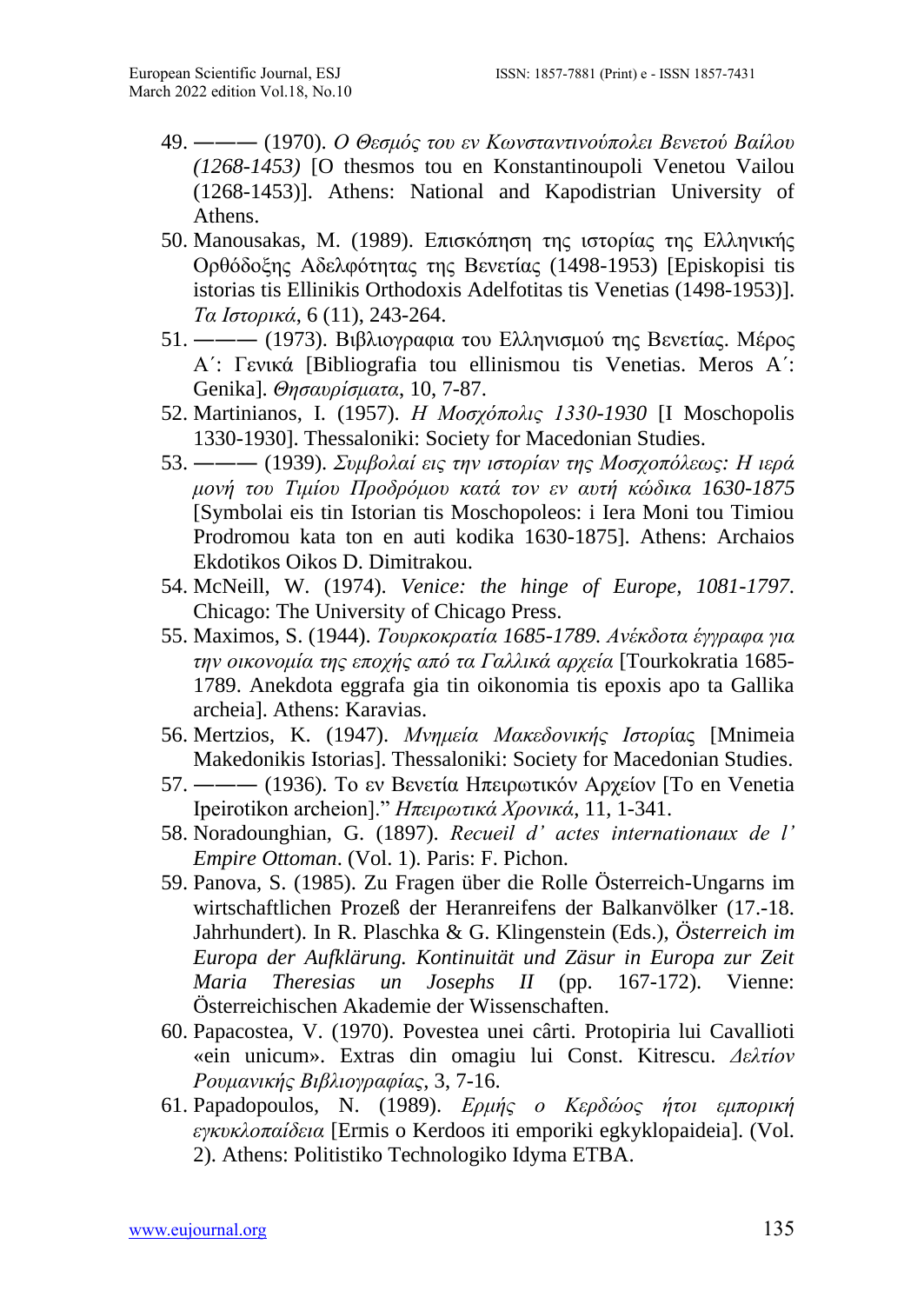- 62. Papahagi, V. (1935). *Aromânii Moscopoleni şi comerţul Venetian în secolele al XVII-lea şi al XVIII-lea*. Bucharest: Editura Societții de Cultură Macedo-Română.
- 63. ――― (1934). Οι Μοσχοπολίται και το μετά της Βενετίας εμπόριον κατά τον 18ο αιώνα [Oi Moschopolitai kai to meta tis Venetias Emporion kata ton 18on aiona]. *Ηπειρωτικά Χρονικά*, 9, 127-139.
- 64. ――― (1935). Νέαι συμβολαί εις την ιστορία των κατά τον ΙΗ' αιώνα εμπορικών σχέσεων των Μοσχοπολιτών μετά της Βενετίας [Neai Symbolai eis tin istorian ton kata ton IH'aiona emporikon sheseon ton Moschopoliton meta tis Venetias]. *Ηπειρωτικά Χρονικά*, 10, 270-288.
- 65. ――― (1939). *Moscopole - Metropola comercială şi culturală a Românilor din Peninsula Balcanică în secolul al XVIII-lea*. Roşiorii de Vede: Tipografia Lumina Poporului.
- 66. ――― (1937). *Dimitrie Procopiu Pamperi Moscopoleanul. Un aroman secretar, profesor şi medic la curtea domnească din Bucureşti în secolul al xviii-lea şi colaborator al lui J.-A. Fābricius*. Bucharest: s.n.
- 67. Papaioannou, A. (1986). *Οι Έλληνες της Βενετίας και η βενετική επανάσταση του 1848-1849* [Oi Ellines tis Venetias kai i venetiki epanastasi tou 1848-1849]. Ioannina: University of Ioannina.
- 68. Papastathis, Ch. (1999). Από την αλληλογραφία Μοσχοπολιτών εμπόρων [Apo tin allilografia Moschopoliton emporon]. In *Μοσχόπολις. Διεθνές Συμπόσιο* (pp. 191-196). Thessaloniki: Society for Macedonian Studies.
- 69. Paskaleva, V. (1988). Shipping and Trade on the Lower Danube in the Eighteenth and Nineteenth Centuries. In A. Vacalopoulos, K. Svolopoulos & B. Király (Eds.), *Southeast European Maritime Commerce and Naval Policies from the Mid-Eighteenth Century to 1914* (pp. 131-151). New York: Columbia University Press.
- 70. ――― (1985). Die Wirtschaftspolitik Maria Theresias und die Balkanvölker. In R. Plaschka & G. Klingenstein (Eds.), *Österreich im Europa der Aufklärung. Kontinuität und Zäsur in Europa zur Zeit Maria Theresias un Josephs II* (pp. 153-166). Vienne: Österreichischen Akademie der Wissenschaften.
- 71. Patrinelis, C. (1989). *Το ελληνικό βιβλίο κατά την τουρκοκρατία (1476- 1820)* [To elliniko biblio kata tin tourkokratia (1476-1820)]. Thessaloniki: Aristotle University of Thessaloniki.
- 72. Peyfuss, M. D. (1976). Die Akademie von Moschopolis und ihre Nachwirkungen im Geistesleben Sudosteuropas. In E. Amburger, M. Cieśla & L. Sziklay (Eds.) *Wissenschaftspolitik im Mittel- und Osteuropa: Wissenschaftliche Gesellschaften, Akademien und*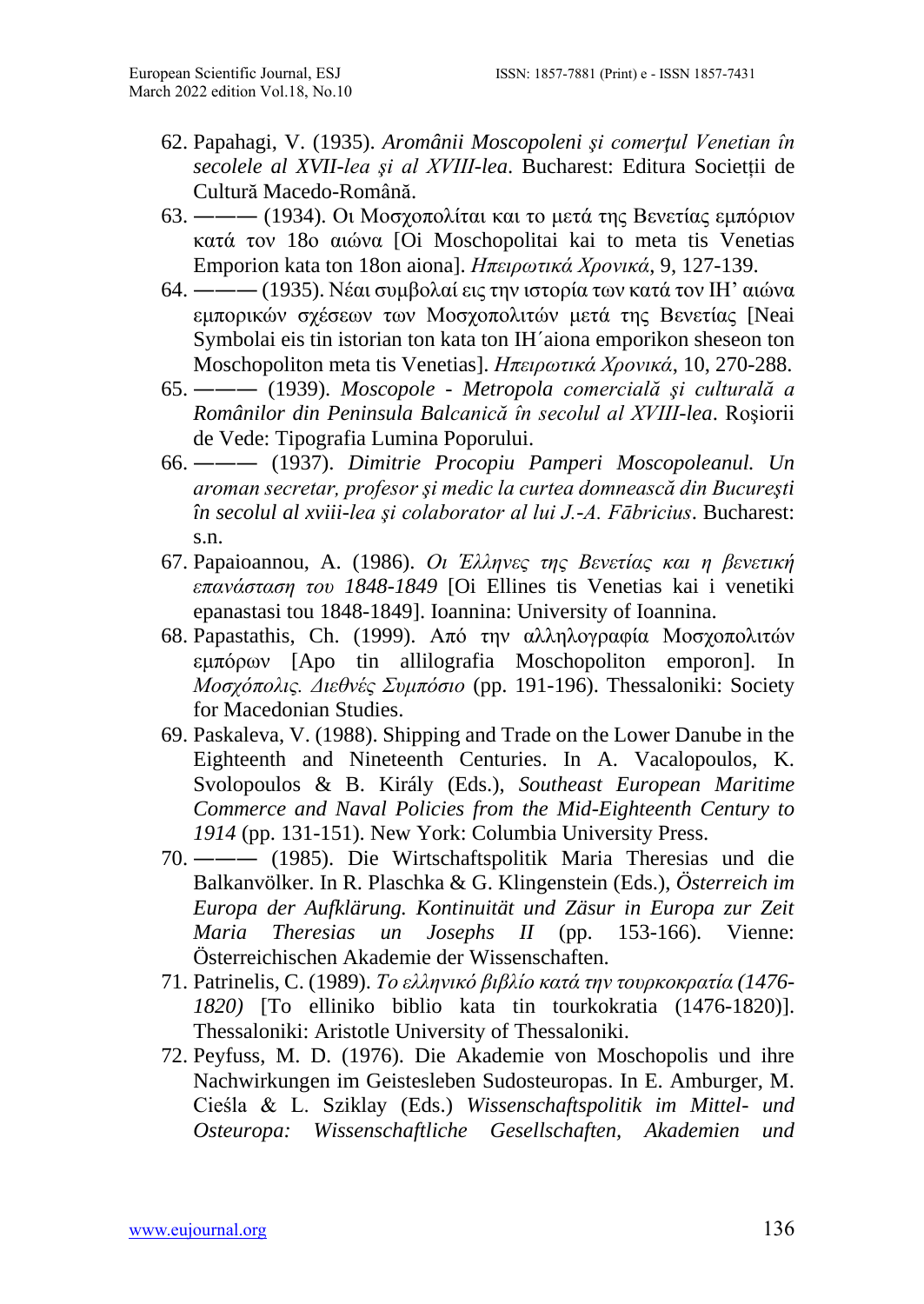*Hochschulen im 18. und beginnenden 19. Jahrhundert* (pp. 114–128). Essen: Hobbing.

- 73. ――― (1975). Balkanorthodoxe Kaufleute in Wien. Soziale und nationale Differenzierung im Spiegel der Privilegien für die griechisch-orthodoxe Kirche zur heiligen Dreifaltigkeit. *Österreichische Osthefte*, 17, 258-268.
- 74. Popović, D. (1937). *O Cincarima*. Belgrade: Grafički institute.
- 75. Rapp, R. (1976). *Industry and Economic Decline in Seventeenth-Century Venice*. Cambridge: Harvard University Press.
- 76. Ruffini, M. (1942). Teodor Anastasie Cavallioti, Scrittore Moscopolitano del secolo XVIII. *Rivista d' Albania*, 32,110-125.
- 77. Sella, D. (1968). Crisis and transformation in Venetian trade. In B. Pullan (Ed.), *Crisis and change in the Venetian economy in the sixteenth and seventeenth centuries* (pp. 88-105). London: Methuen.
- 78. ――― (1961). *Commerci e Industrie a Venezia nel secolo XVII*. Venice; Rome: Istituto per la collaborazione cultural.
- 79. Skenderis, K. (1928). *Ιστορία της αρχαίας και συγχρόνου Μοσχοπόλεως* [Istoria tis archeas kai sychronou Moschopoleos]. Athens: Typis I. Vartsou.
- 80. Stoianovich, T. (1960). The Conquering Balkan Orthodox Merchant. *The Journal of Economic History*, 20 (2), 234-313.
- 81. Svoronos, N. (1996). *Το εμπόριο της Θεσσαλονίκης τον 18ο αιώνα* [To emporio tis Thessalonikis ton 18o aiona]. Athens: Themelio.
- 82. Tenenti, A. (1959). *Naufrages, corsaires et assurances maritimes à Venise, 1592-1609*. Paris: S. E. V. P. E. N.
- 83. Tsirpanlis, Z. (1981). Μαρτυρίες για το εμπόριο του ελληνικού βιβλίου (1780, 1783). [Martyries gia to emporio tou ellinikou vivliou (1780, 1783)]. *Δωδώνη*, 10, 139-165.
- 84. Vacalopoulos, A. (1969). *Ιστορία της Μακεδονίας 1354-1833* [Istoria tis Makedonias 1354-1833]. Thessaloniki: Sfakianakis.
- 85. ――― (1958). *Οι Δυτικομακεδόνες απόδημοι επί Τουρκοκρατίας* [Oi Dytikomakedones apodimoi epi Tourkokratias]. Thessaloniki: Society for Macedonian Studies.
- 86. ――― (1980). *Παγκαρπία Μακεδονικής γης* [Pagarpia Makedonikis gis]. Thessaloniki: Society for Macedonian Studies.
- 87. Vacalopoulos, K. (1992). *Ιστορία του Βορείου Ελληνισμού. Ήπειρος* [Istoria tou Voreiou Ellinismou. Ιpeiros]. Thessaloniki: Kyriakidis.
- 88. ――― (2003). *Ιστορία της Ηπείρου* [Istoria tis Ιpeirou]. Thessaloniki: Hrodotos.
- 89. ――― (1976). Το εμπόριο της Θεσσαλονίκης 1796-1840 (σύμφωνα με ανέκδοτες εκθέσεις Ευρωπαίων προξένων) [To emporio tis